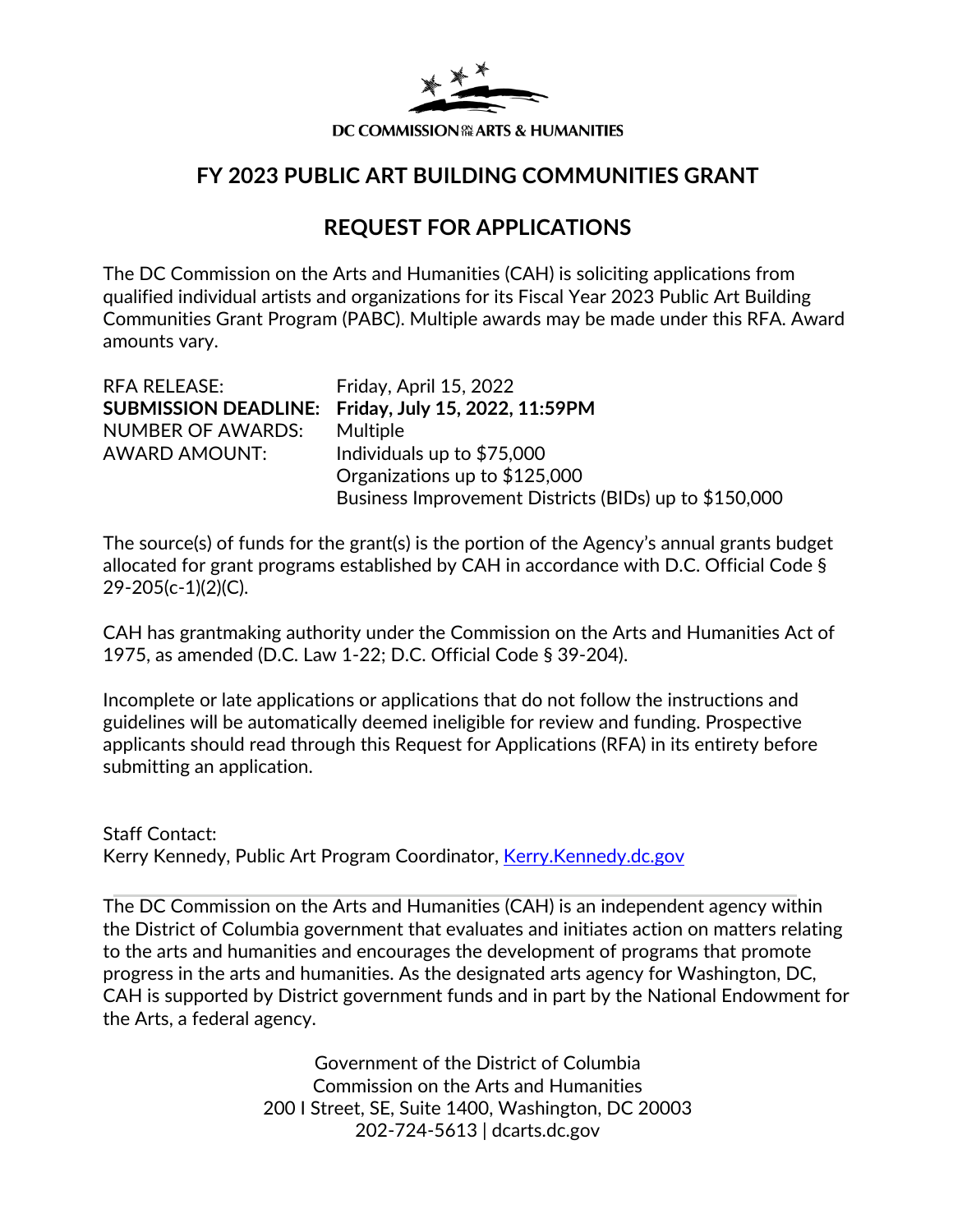<span id="page-1-0"></span>

| <b>TABLE OF CONTENTS</b>                                            |                |
|---------------------------------------------------------------------|----------------|
| <b>OVERVIEW</b>                                                     | 3              |
| <b>GRANT PROGRAM GOALS</b>                                          | 3              |
| SUCCESSFUL APPLICATIONS                                             | 4              |
| <b>ELIGIBILITY REQUIREMENTS</b>                                     | 5              |
| <b>APPLICANT RESTRICTIONS</b>                                       | 6              |
| ALLOWABLE COSTS AND FUNDING RESTRICTIONS                            | 6              |
| INCLUSION, DIVERSITY, EQUITY, AND ACCESS (I.D.E.A.)                 | $\overline{7}$ |
| <b>I.D.E.A. DEFINITIONS</b>                                         | $\overline{7}$ |
| TECHNICAL ASSISTANCE AND WORKSHOPS                                  | 8              |
| <b>SUBMISSION PROCESS</b>                                           | 9              |
| <b>APPLICATION REVIEW PROCESS</b>                                   | 9              |
| NOTIFICATION AND PAYMENT                                            | 10             |
| <b>CONDITIONS OF FUNDING, REPORTING REQUIREMENTS, CANCELLATIONS</b> | 10             |
| RISK MANAGEMENT AND PERFORMANCE MONITORING                          | 13             |
| ANC APPROVAL/SUPPORT                                                | 14             |
| DISTRICT OF COLUMBIA PUBLIC SPACE AND PERMIT VERIFICATION           | 15             |
| <b>CAH STAFF CONTACT</b>                                            | 16             |
| <b>APPLICATION REVIEW CRITERIA</b>                                  | 16             |
| <b>APPLICATION CHECKLIST</b>                                        | 18             |
| ADDENDUM A: WORK SAMPLES AND SUPPORT MATERIALS                      | 21             |
|                                                                     |                |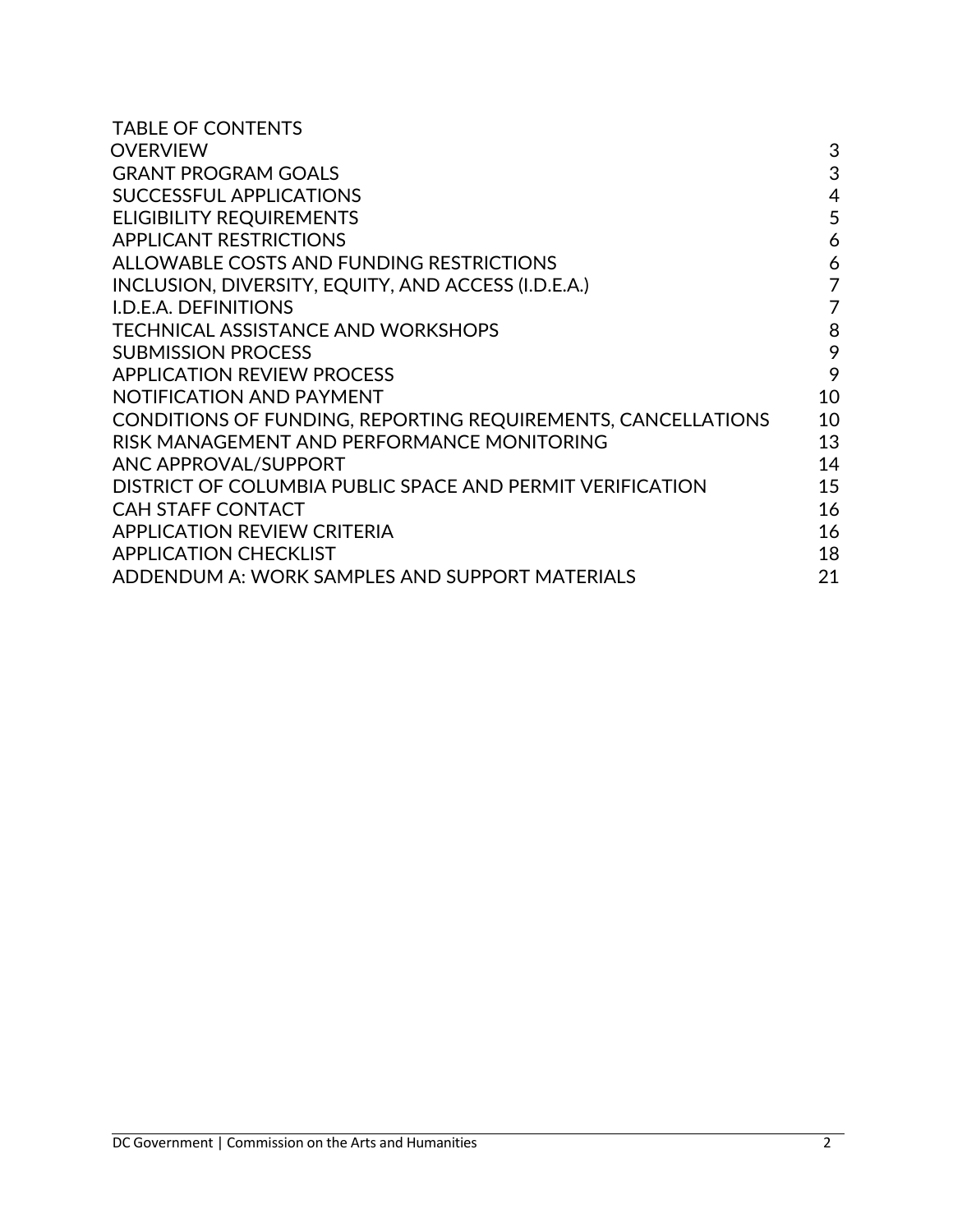#### **PUBLIC ART BUILDING [COMMUNITIES](#page-20-0) GRANT PROGRAM**

Applicants may submit one (1) PABC application per fiscal year cycle.

#### **OVERVIEW**

The Public Art Building Communities (PABC) grant program supports individual artists and organizations in their effort to design, fabricate and install new temporary or permanent works of public art that connect artists (and their artwork) with communities.

For the purposes of this grant, public art is defined as artwork in a variety of media sited and installed onto locations that are accessible to the public (without cost) and in exterior (outdoor) locations free of encumbrances. Permanent public art is defined as existing for a duration of more than one (1) year without a deinstallation plan. Works must require minimal routine maintenance. Temporary projects must demonstrate duration of less than two (2) years with a deinstallation plan. Artwork must be sited and installed onto locations that are accessible and viewable from public space. Materials should be sustainable, low maintenance and protected by graffiti resistance coatings.

Examples of Public Art include, but are not limited to sculptures, mosaics, artistic streetscapes, murals, paintings in outdoor plazas, mixed media, paving pattern, media/digital installations, landscape designed projects, custom benches, stained glass installations, and artistic arches, gates, or railings.

Performance art-based projects, previously created works-of-art and public art projects that previously received CAH funding are ineligible for funding in this grant program.

CAH grant funds must be spent within CAH's Fiscal Year 2023 (FY 2023) (October 1, 2022, through September 30, 2023).

#### <span id="page-2-0"></span>**GRANT PROGRAM GOALS**

By making its PABC grant awards, CAH endeavors to:

- Encourage the creation and installation of original high-quality public art works within the District of Columbia.
- Develop meaningful opportunities to connect artists to communities.
- Provide exposure and participation to the community in the public art making process.
- Further learning or discovery opportunities that may be present through public art installations.
- Support the creation of public art by DC resident artists.
- Promote robust and diverse artistic expression that resonate with residents of the District of Columbia.
- Contribute to the District of Columbia's public art collection in the built environment.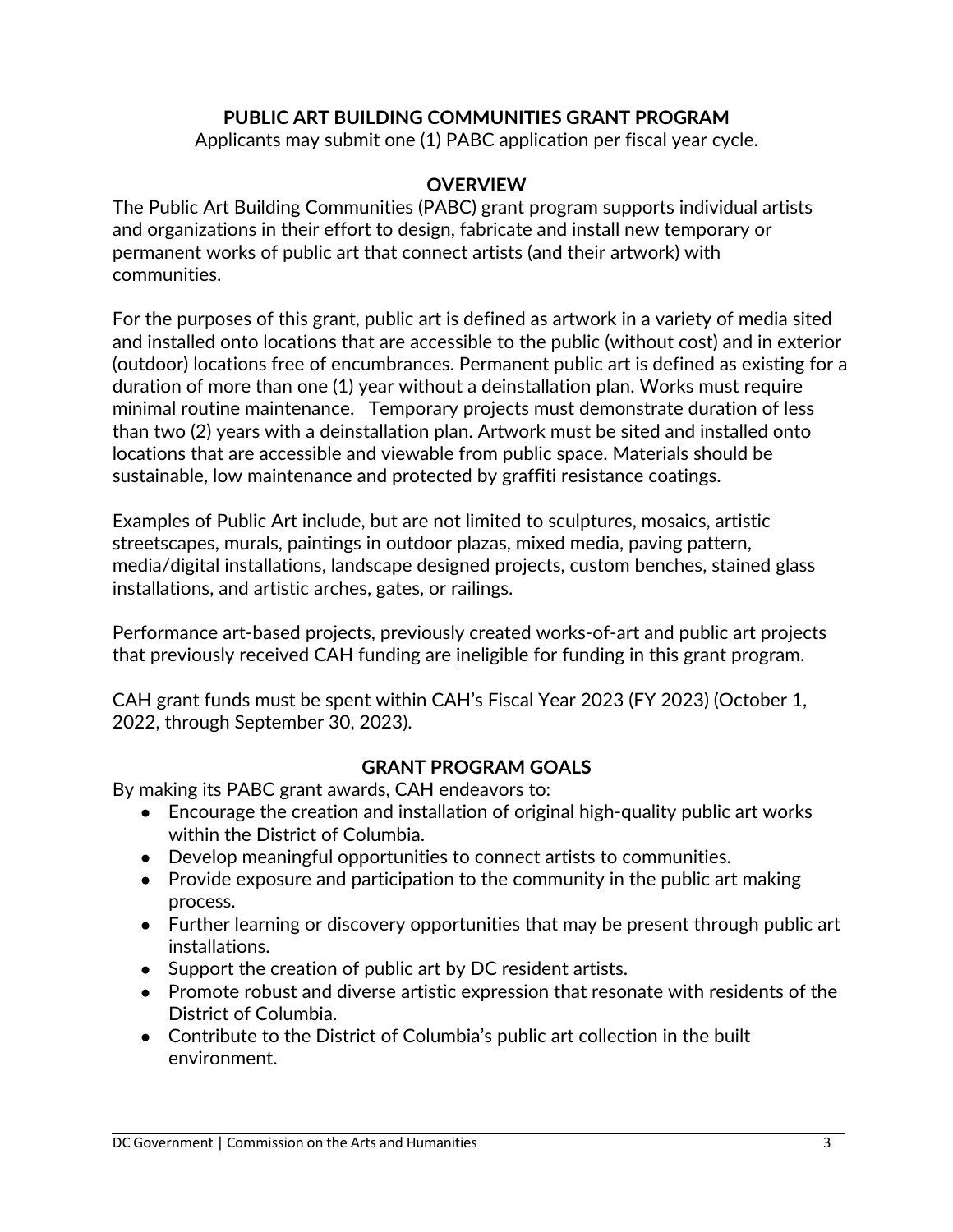#### <span id="page-3-0"></span>**SUCCESSFUL APPLICATIONS**

Successful PABC applicants shall:

- Present a visionary idea that represents a strategic approach to create a transformative impact on the current public art and cultural landscape of the District of Columbia.
- Comprehensively address each aspect of the project's design specifications, material selection, fabrication, installation, and maintenance processes (and, when appropriate, de- installation).
- Detail and clearly identify the proposed project's budget (indicating all revenue and expense categories) and demonstrate effective fiscal management through narrative or support materials.
- Describe the project's implementation schedule and detail the specific execution logistics necessary to support a successfully complete project, including fabrication and installation methods plans.
- Applications with separate unique project sites and artists must have budgets and implementation schedules associated with each unique site as noted above.
- Articulate the project's community engagement methods and efforts.
- Be complete with detailed responses to application questions, mandatory documents submitted, and materials included (uploaded) by the applications deadline.

Tips for PABC Applicants

- Write in response to the criteria
- Convey your confidence and enthusiasm for the project.
- Propose ideas that resonate with community wants and/or needs/ and supports the proposed project.
- Engage the community prior to starting the writing process and keep them included/involved throughout the process.
- Do your homework; know and anticipate the issues, questions, and controversies in your area.
- Take advantage of the technical assistance sessions that CAH provides by either:
	- o Participating in one of the Live Chats/grant workshops
	- $\circ$  Requesting a meeting to discuss your ideas for the proposal before you begin the writing process or,
	- o Requesting a meeting as soon as your proposal draft has been finalized.
- Carefully consider your funding request. Account for all aspects of the project (from start to finish) and ensure that your funding request supports the full scope of the project (i.e., materials, fabrication, installation, potential permit costs, equipment rental, insurance).
- Attain actual quotes for services/goods/rentals needed to complete the project.
- Investigate opportunities to collaborate with more experienced artists/contractors to fill gaps in your own expertise and resources.
- Critique your own proposal as well as have others review it.
- Prepare your application early and submit well before the deadline.
- If you are not funded the first time around, request a debriefing from the PABC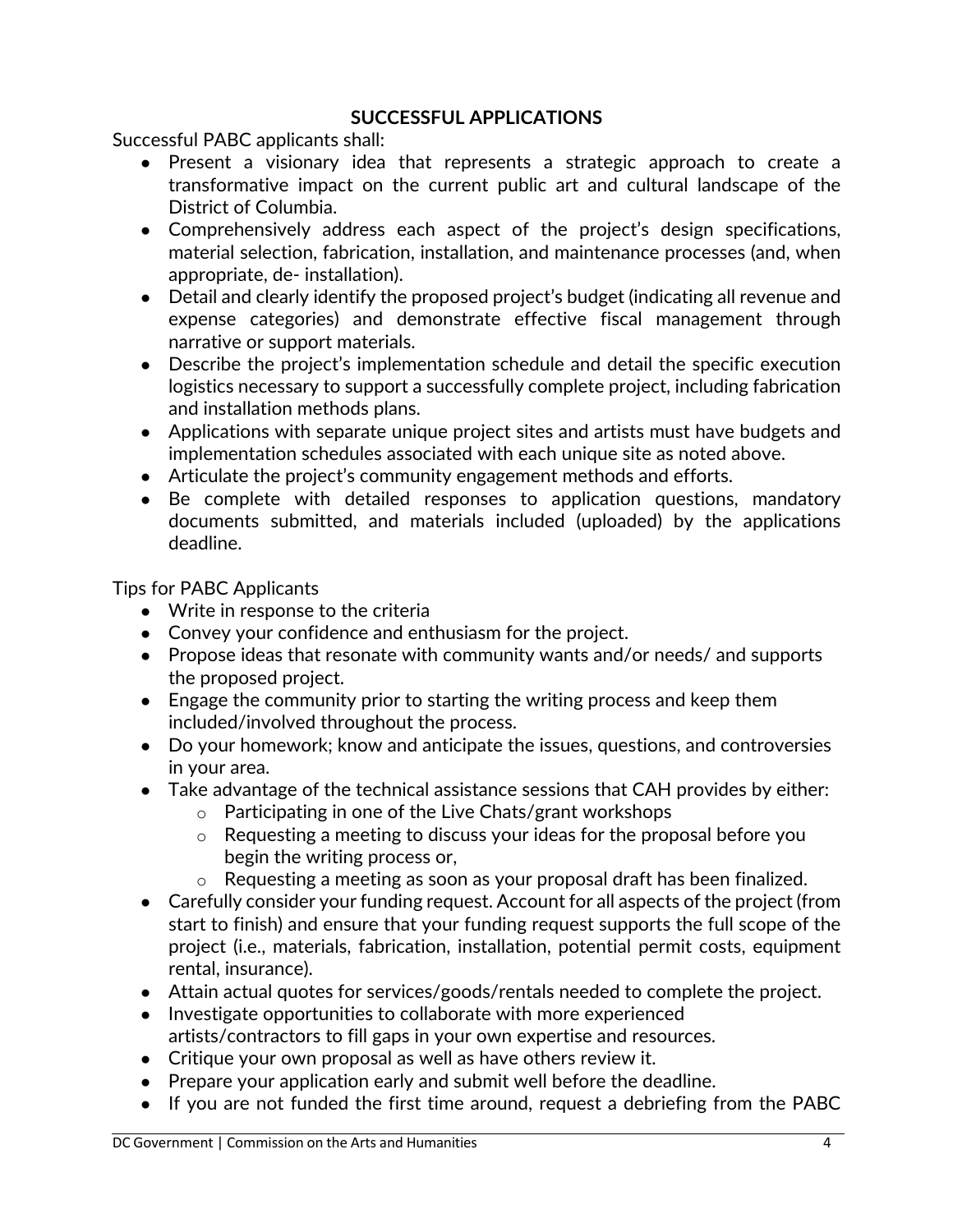Program Coordinator to obtain panelist comments. You may want to use this information to revise your concept for future consideration.

### <span id="page-4-0"></span>**ELIGIBILITY REQUIREMENTS**

Individuals must (at the time of application):

- Be experienced artists or arts related professionals (e.g., presenters, producers, educators), over the age of 18.
- Provide a valid government-issued identification or tax return to demonstrate evidence of legal residency in the District of Columbia of at least one (1) year prior to the application deadline. DC post office boxes may not be used as a primary address.
- Maintain residency in the District of Columbia throughout the grant period.
- Be in good standing with CAH. Applicants with incomplete or delinguent reports from any prior funding program, as of October 15, 2022 (or otherwise as determined by CAH), are ineligible to receive additional funds from CAH in FY 2023.

Organizations must (at the time of application):

- Be incorporated as a nonprofit with a federally designated tax-exempt status under section 501(c)(3) of the United States Internal Revenue Service (IRS) code, as evidenced by an IRS determination letter that is dated at least one year prior to the application deadline date; or be a recognized District of Columbia Business Improvement District (BID);
- Be registered with, and authorized to do business in, the District as either a "Domestic" entity (that is, an entity that was incorporated in the District) or a "Foreign" entity (that is, an entity that was incorporated in another state);
- Ensure that at least fifty-one percent (51%) of the organization's activities occur within the District of Columbia;
- Have an active Board of Directors:
- Demonstrate a partnership with a visual artist to design, fabricate and install (de- install if temporary) the proposed application work-of-art in a public space.
- Obtain certification of "Citywide Clean Hands" (CCH) from the District of Columbia Office of Tax and Revenue (see page 12);
- Be in "good standing" with CAH. Note: a CAH grant applicant that has failed, as of October 15, 2022, to comply with all applicable CAH-related mandates (e.g., failed to submit to CAH required reports related to prior CAH funding), is not in "good standing" with CAH and, accordingly, is ineligible to receive additional funds from CAH in FY 2023); and
- Have a principal business office address that is located in the District of Columbia, subject to on-site visit. (Note: CAH will not allow post office boxes or the addresses of board members or volunteers as evidence of the principal business address).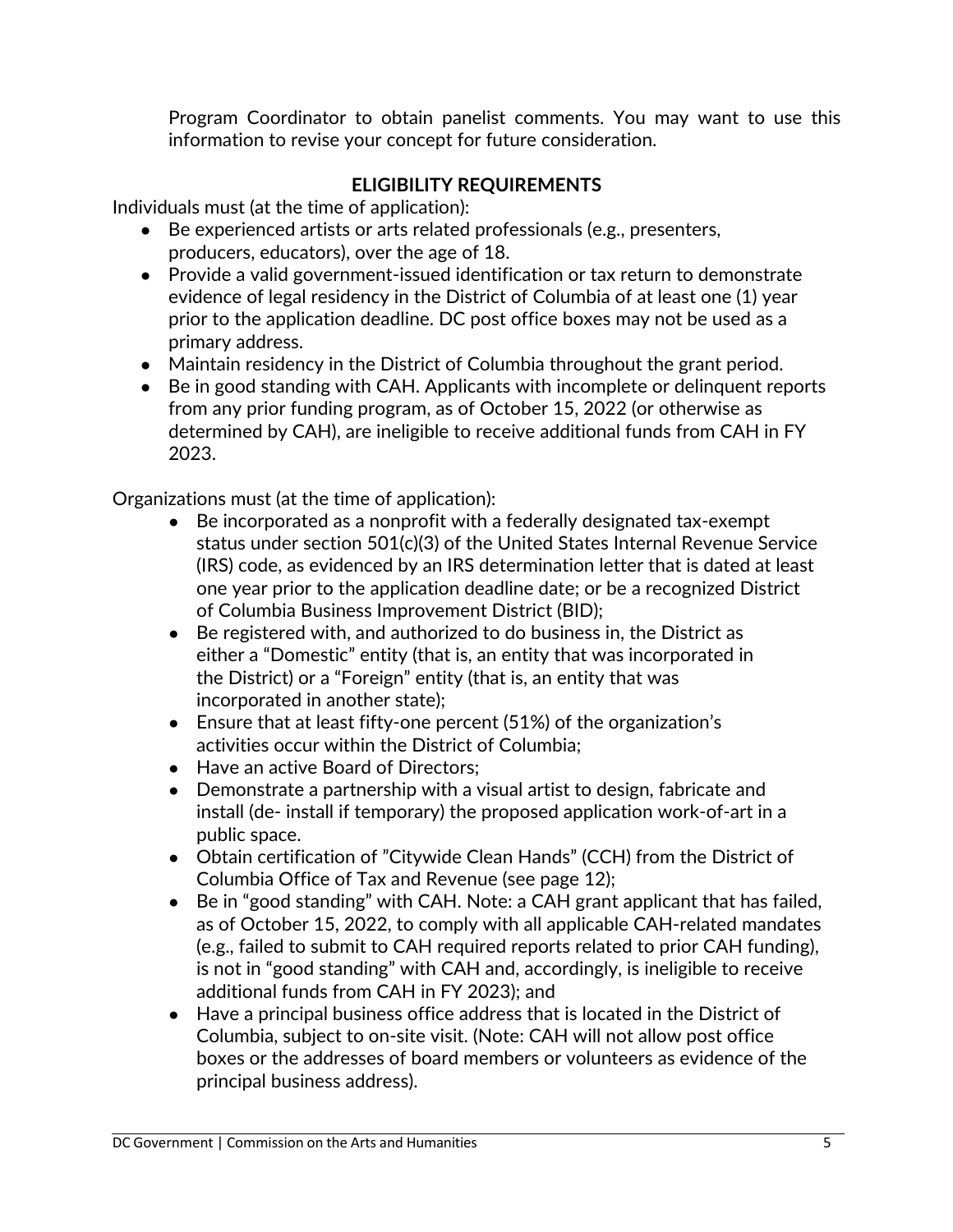#### <span id="page-5-1"></span><span id="page-5-0"></span>**APPLICANT RESTRICTIONS**

Individuals and organizations may submit only one PABC application per fiscal year. Artists may not apply as an individual as well as be part of an organization application as the lead or supporting artist.

Individuals and organizations that require "fiscal agents" or that are for-profit organizations; private foundations; political organizations; colleges or universities; foreign governments; federal government entities; and, other District of Columbia government agencies, including DC Public Schools and charter schools, may not apply.

### **ALLOWABLE COSTS AND FUNDING RESTRICTIONS**

As an agency of the Government of the District of Columbia, CAH must ensure that all grant funds are expended in a fiscally responsible manner. CAH grant-related "allowable costs" are costs that the District government (through its subordinate agency, CAH) has determined, in its sole discretion, to be valid expenditures.

Examples of Allowable Costs (valid expenditures) are, but not necessarily limited to:

- Artist fees 20% of the project budget
- Fabrication (if by the artist(s), separate from Artist fee)
- Installation (if by the artist(s), separate from Artist fee)
- Fabrication and installation services
- Materials and supplies
- General Liability Insurance
- Engineering costs related to the project
- Space rental/ storage
- Shipping
- Permits
- Travel and transportation directly related to project implementation
- Copyright registration
- Plaque and dedication costs
- De-installation costs for temporary projects
- Photographic documentation and project implementation equipment purchases below or equal to \$500
- Contingency

Examples of Unallowable Costs:

- Performance art projects
- Virtual installations that require user-owned devices
- Symposia or public education lectures
- Prefabricated or pre-existing artworks
- Project sustaining and /or maintaining equipment and/ or technology purchases (projects must be self-sustaining)
- Food and beverages expenses
- Equipment purchases over five-hundred dollars (\$500)
- Capital expenditures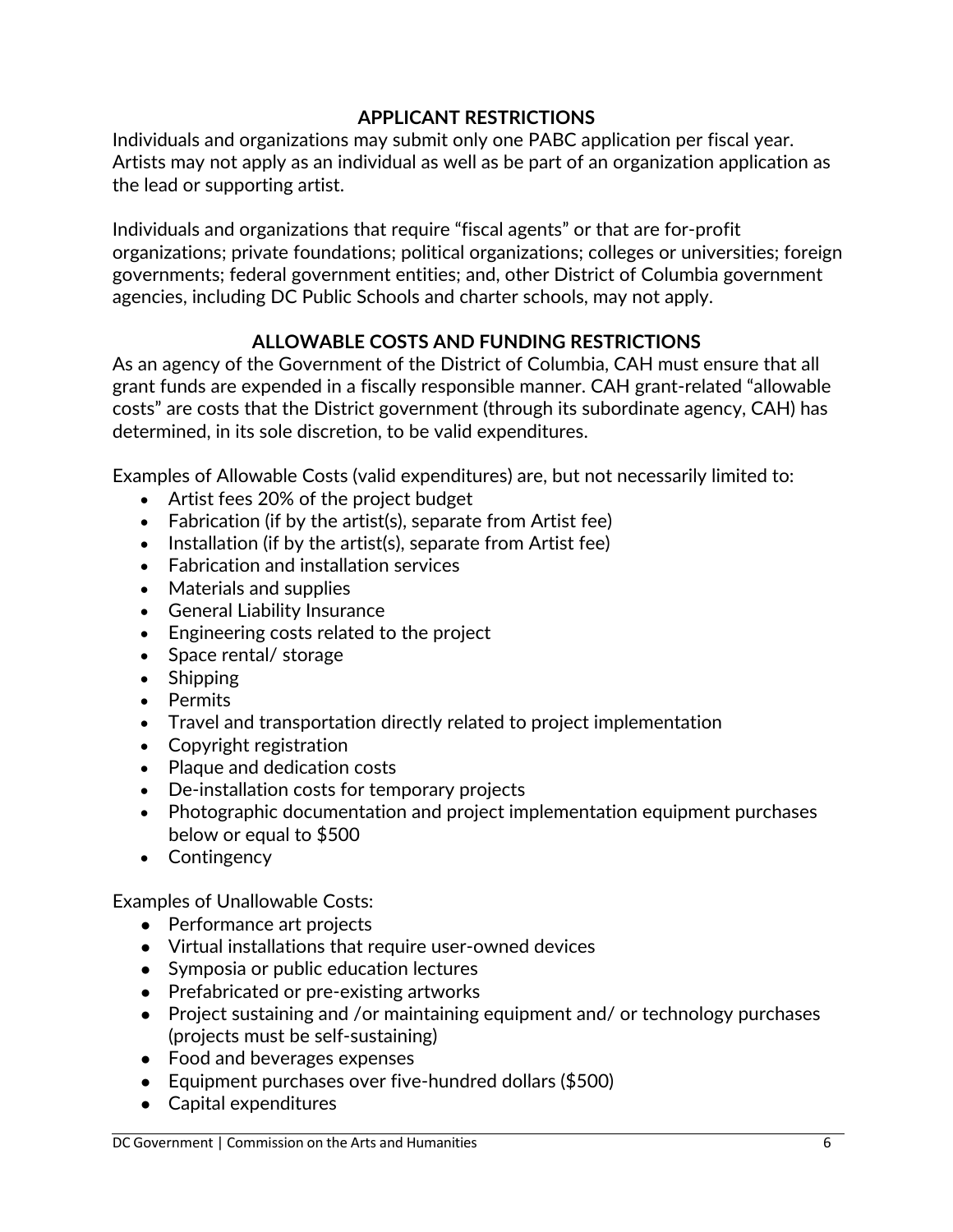- Sub-granting or re-granting
- Debt reduction
- Scholarships or award ceremonies
- Fundraising activities or projects
- Tuition and scholarships
- College/University tuition or to fund universities, service organizations, foreign governments, or DC government agencies, including DC Public Schools or DC Public Charter Schools

For organizations and Business Improvement Districts (BIDs), if the total budget is higher than the maximum grant amount allowed for organizations or BIDs respectively, the organization/BID is required to show their financial commitment to fund the difference to complete the project. In-kind contributions of goods and services and other CAH or District of Columbia government funds may not be used to satisfy the project funding discrepancy/match requirement for the project. CAH grant funds must be expended within CAH's Fiscal Year 2023 (FY 2023) (October 1, 2022 to September 30, 2023).

## <span id="page-6-0"></span>**INCLUSION, DIVERSITY, EQUITY, AND ACCESS (I.D.E.A.)**

CAH has placed increased focus on utilizing an Inclusion, Diversity, Equity and Access (I.D.E.A.) lens in its grantmaking, with the goal of creating a more equitable arts and humanities landscape in the District. In addition to detailed plans for its compliance with the Americans with Disabilities Act (ADA) (42 U.S.C. §§ 12101 et seq.), each applicant must demonstrate how its programming and services will be inclusive, diverse, equitable, and accessible throughout the District of Columbia, beyond participants with disabilities. Applicants should consider a broad definition of "accessibility" by addressing financial, geographic, demographic, cultural and developmental access. For more information, see the Americans with Disabilities Act section of these RFA guidelines (see page12). For reference, applicants may use this link to access the textof the ADA: https[://w](http://www.law.cornell.edu/uscode/text/42/12101))w[w.law.cornell.edu/uscode/text/42/12101\).](http://www.law.cornell.edu/uscode/text/42/12101)) Notwithstanding the fact that it has shared hyperlinks attached immediately above and later below, the District government does not represent that shared text of the ADA (or any other text) is the latest version of the subject law.

## <span id="page-6-1"></span>**I.D.E.A. DEFINITIONS**

Below are definitions used by CAH of each component of I.D.E.A. CAH encourages applicants to develop short- and long-term plans to ensure each of these components is realized in their processes and programs. CAH's goal for the arts and humanities community is to have a comprehensive and actionable plan in place by FY 2024. Organizations in receipt of funding from CAH will be required to demonstrate their progress in all future interim and final reports beginning in FY 2022.

### **INCLUSION**

Inclusion authentically welcomes, and intentionally brings, traditionally excluded individuals and/or groups into processes, activities, and decision/policymaking in a way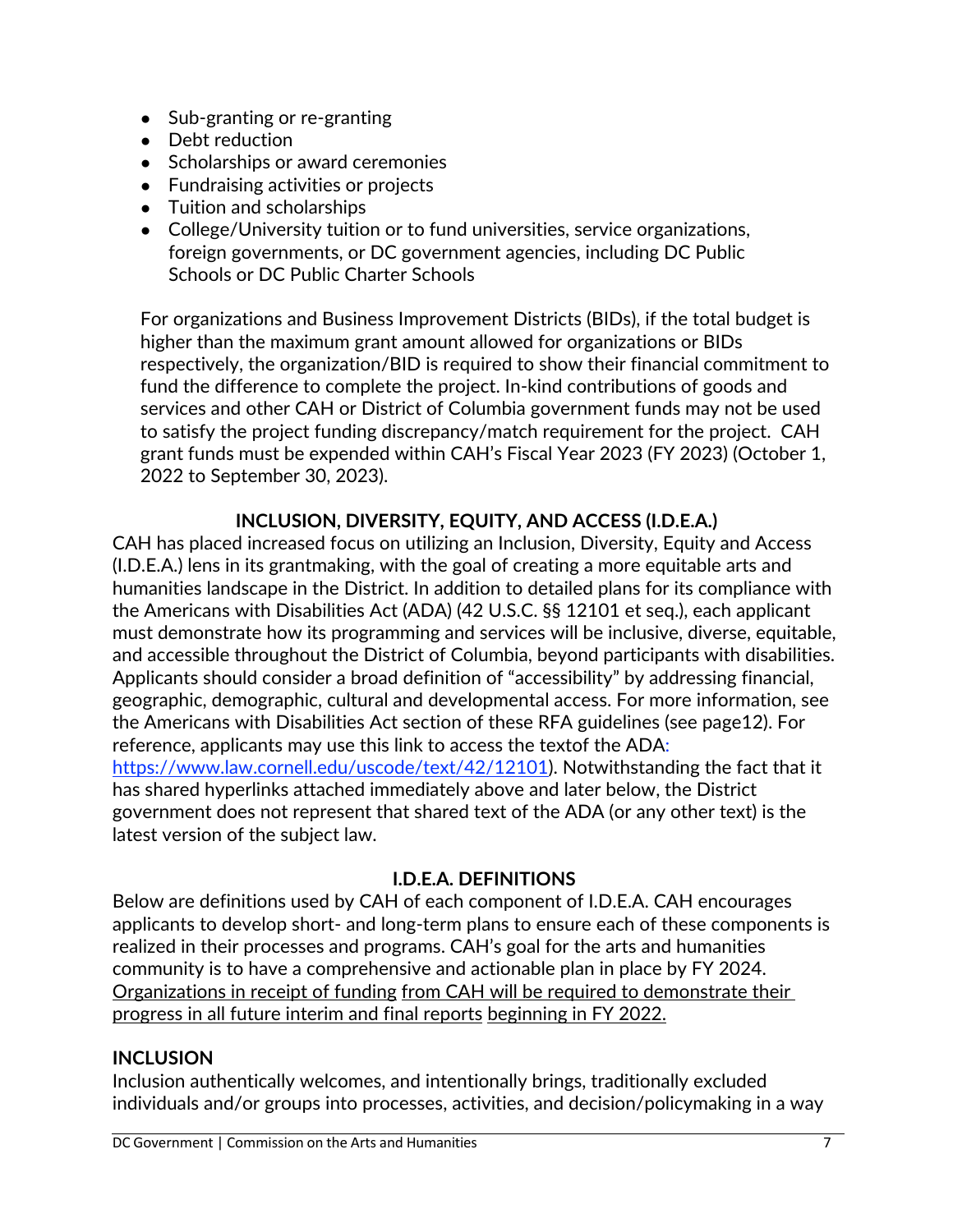that shares power.

## **DIVERSITY**

Diversity refers to the various backgrounds and races that comprise a community, nation, or other grouping. In many instances, the term diversity does not only acknowledge the existence of diversity of background, race, gender, religion, sexual orientation etc., but applies a recognition of the value of these differences. Diversity enriches policies and practices by bringing people of diverse backgrounds and experiences together to inform, shape, and enrich these policies and practices.

## **EQUITY**

Equity is giving everyone what they need to be successful. Equity is different from treating everyone the same. Equity operates from the understanding that people and groups enter given situations from very different starting points. These starting points are often determined by certain social hierarchies such as race, class, gender, age, sexual identity etc. An equitable framework centers awareness of these hierarchies and creates systems that are actively anti- racist, anti-classist, anti-sexist, and antihomophobic.

## **ACCESS**

Access is defined in the broadest definition of the term as a means of ensuring individuals and/or groups are given financial, geographic, demographic, cultural, and developmental access to programming, services, and other opportunities.

### <span id="page-7-0"></span>**TECHNICAL ASSISTANCE AND WORKSHOPS**

CAH public art staff is available to assist grant applicants through group or individual technical assistance. CAH staff will not write applications for applicants. CAH public art staff are available to review draft applications for thirty (30) minute appointments, on government business days up to one (1) week prior to the grant application deadline. Applicants should contact CAH to schedule a meeting by emailing Kerry Kennedy: [Kerry.Kennedy@dc.gov.](mailto:Alissa.maru@dc.gov) Please note that CAH requests the applicant prepare and deliver (by e-mail or via the online grants portal) their full draft application proposal along with any questions in advance of scheduling a meeting for agency staff assistance. CAH conducts free workshops for participants to learn useful information about the agency's funding opportunities and how to submit a grant application. All workshops are delivered virtually. Participants are strongly encouraged to attend. Dates for the PABC Live Chat/Workshops are below and on the CAH website:

April 28, 2022, 2:30–3:30 pm May 27, 2022, Noon–1 pm June TBA July TBA

To schedule an individual technical assistance meeting to prepare your application, please contact Kerry Kennedy, Public Art Program Coordinator at CAH by Emailing [Kerry.Kennedy@dc.gov](mailto:Aliss.Maru@dc.gov)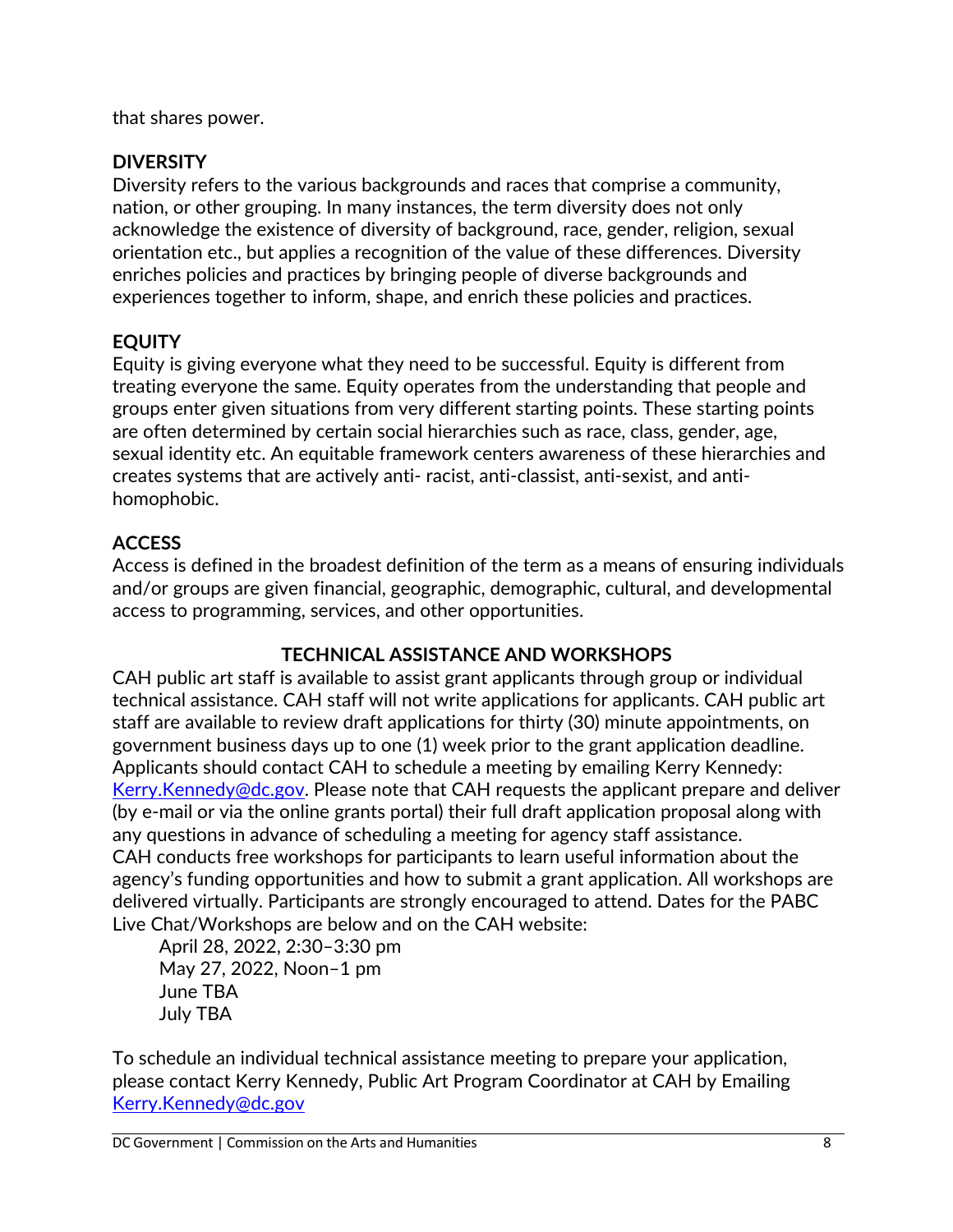### <span id="page-8-0"></span>**SUBMISSION PROCESS**

- 1. Read the RFA guidelines (for the desired grant program) and determine eligibility
- 2. Visit CAH's [grant application portal](https://jlweb.co/prod1/portal/portal.jsp?c=4193775&p=6947885&g=6947905) to sign up for an account or login to an existing account).
- 3. Upon registration, applicants select the desired grant program(s)
- 4. Complete the application questions, budget, and budget narrative data
- 5. Upload required documents, supplementary material, and work samples
- 6. Double-check the application for thoroughness, clarity, and typographical errors
- 7. Submit the application by 11:59 PM ET on the grant program's deadline date
- 8. Ensure receipt of grant submission confirmation email (auto generated by the online portal) by the application deadline

CAH utilizes an online grant portal to receive grant applications. All applications must be submitted online by 11:59 PM ET on Friday, July 15, 2021. A confirmation email generates automatically upon submission of the application. Technical issues or failure to receive a confirmation email should be immediately brought to the attention of CAH staff. Incomplete or late applications or applications that do not follow the instructions and guidelines are deemed ineligible for review and funding. CAH does not accept mailed, emailed or hand-delivered copies of grant applications and/or the required attachments. CAH will accept reasonable accommodation requests from applicants with disabilities in advance of the application due date to assist them in submitting grant applications via mail, email, or hand-delivery. To request a reasonable accommodation, contact Travis Marcus at 202-724-5613 or [travis.marcus@dc.gov](mailto:travis.marcus@dc.gov) and await request approval.

CAH's grant application process is competitive and subject to the availability of funds. Applicants may not request or receive funding for the same activities through more than one CAH program or grant category. Multiple applicants may not apply for funding for the same scope of work, whether through the same or different grant programs.

Applicants are fully responsible for the content of their application materials. An automated email confirming receipt of an applicant's submission does not guarantee an applicant's eligibility, and therefore review by the advisory review panel (see below, "Review Process"), or funding.

CAH staff is not permitted to make corrections to applications on behalf of applicants. CAH staff reviews applications for completeness and contacts applicants for any incomplete documents within five (5) business days of the deadline. Applicants are then responsible for updating their application within five (5) business days of CAH's notification. Failure to do so will disqualify the application.

### <span id="page-8-1"></span>**APPLICATION REVIEW PROCESS**

CAH selects individuals who are arts, humanities, subject matter experts, and/or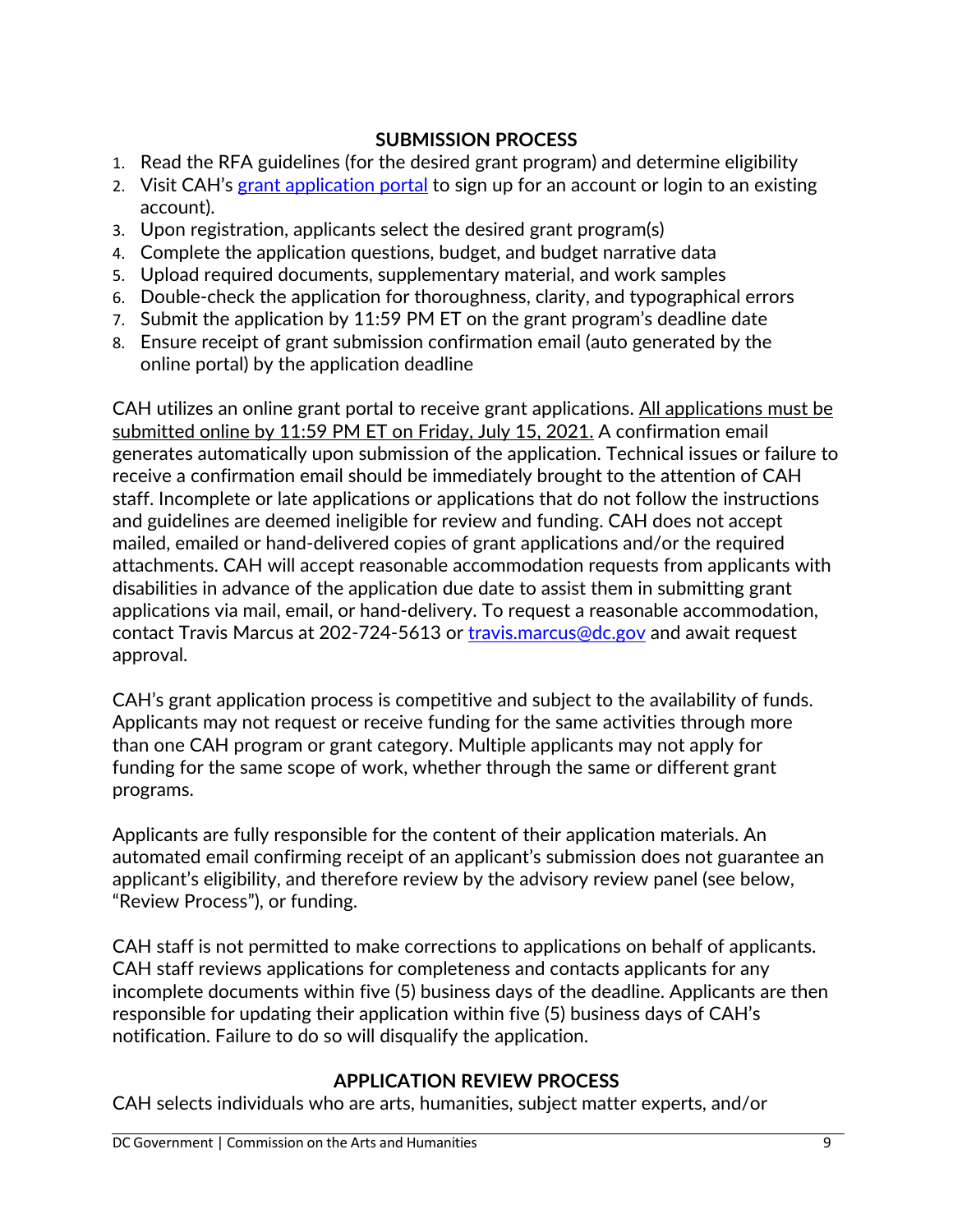business professionals, independent of CAH, to serve as advisory review panelists for each grant program. The role of a panelist is to review and score an eligible application's content to the established grant program review criteria. Panelists participate in a group review of CAH grant applications, according to the grant program, to discuss and comment on the merits and deficiencies of applications and finalize their applicationrelated scores in the presence of CAH staff and Commissioner Conveners.

CAH staff, Commissioner Conveners and panelists are to remain impartial in their review of CAH grant applications. CAH ensures that all involved recuse themselves from review of any application that presents a personal or professional conflict of interest (or the appearance of a conflict of interest).

CAH's grant application evaluation process takes into consideration general standards of decency and respect for the diverse beliefs and values of the American public consistent with The National Foundation on the Arts and Humanities Act, as amended in 1990. For more information regarding the grant review process please contact PABC Grant Manager, Kerry Kennedy, at [Kerry.Kennedy@dc.gov](mailto:Alissa.Maru@dc.gov)

## <span id="page-9-1"></span><span id="page-9-0"></span>**NOTIFICATION AND PAYMENT**

CAH will notify applicants of this grant program as to the results of their application on or about October 1, 2022 via (1) letter of intention to award, (2) letter of ineligibility or (3) letter of denial.

For award recipients, the date of CAH grant award payment disbursement(s) is subject to the availability of funds and the processing of required documentation. CAH staff will advise grant award recipients on the payment disbursement process on or after October 1, 2022. CAH does not disburse grant award payments through its office. However, in collaboration with other District of Columbia government agencies, CAH processes the grant award payment requests for grantees in a timely manner.

Applicants must ensure that all compliance materials are uploaded and that all organizational data is current in the online portal before submitting an invoice.

## **CONDITIONS OF FUNDING, REPORTING REQUIREMENTS, CANCELLATIONS**

CAH reserves the right to rescind any and all grant awards for non-compliance with CAH grant guidelines, policies, or regulations, at any time. FY 2022 grant recipients with unmet reporting obligations regarding any CAH funding program as of close of business on Friday, October 15, 2021, are ineligible to receive additional awards from CAH.

Applicants will be notified of a decision via email on or about Friday, October 1, 2022.

Grant award amounts (i.e., budget) for each project may range from up to \$75,000 for individuals and to no more than \$125,000 for Organizations or \$150,000 for BIDs per the applicant category.

• The budget must include: all artist fees and costs associated with design,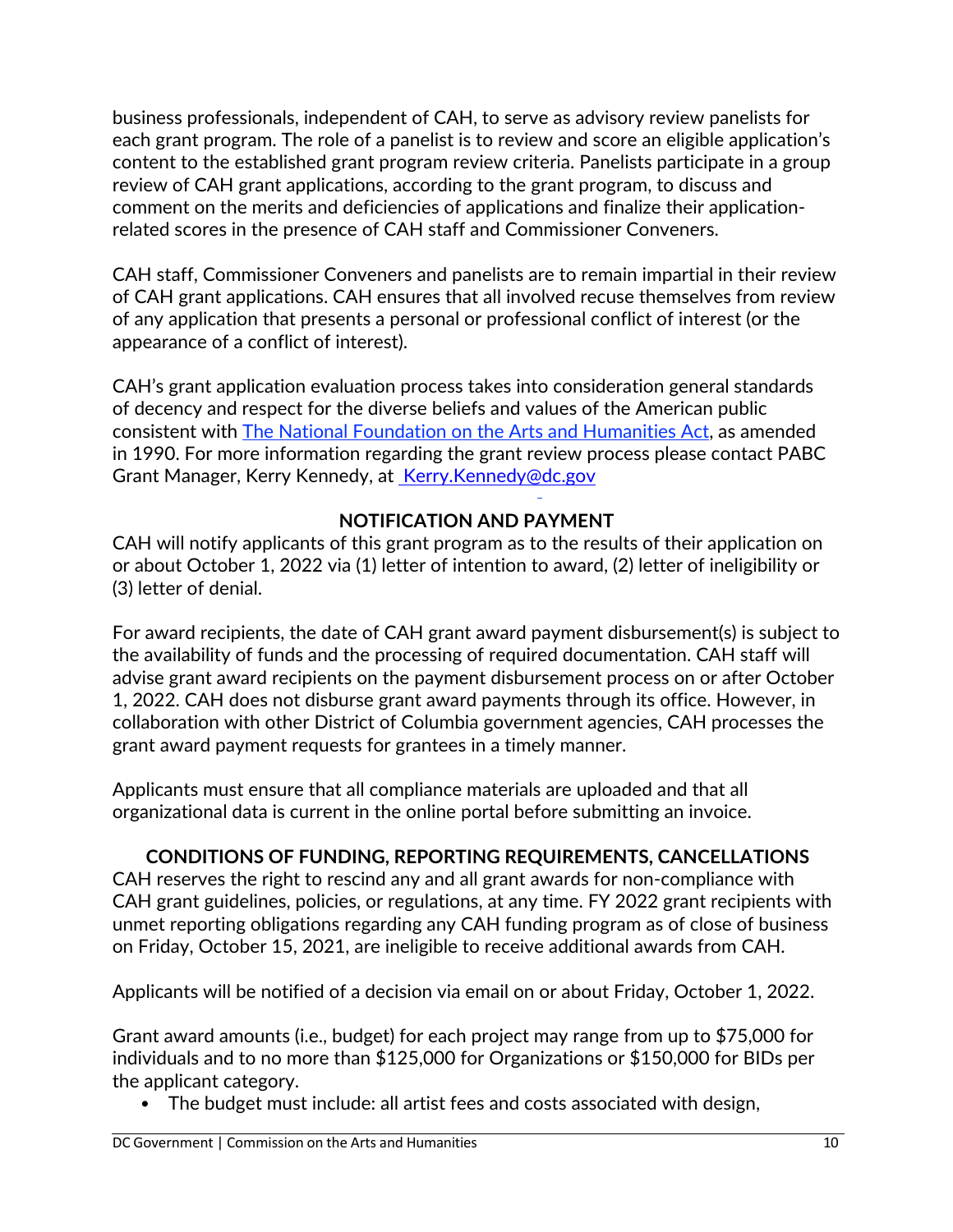fabrication, installation, de-installation for temporary projects (including equipment rental and storage space rental related to the project), insurance, permits, travel, transportation to the site, site preparation, documentation of the artwork, and applicable taxes.)

● All work must be completed by September 30, 2023.

Payments are made directly to the grant recipient. Principals and fiscal agents of any kind are prohibited. In collaboration with other District of Columbia government agencies, CAH processes the payment request of its grant recipients in a timely manner. CAH does not create or distribute payments through its offices or staff. Grant award payment disbursement(s) is subject to the availability of funds and the processing of required documentation.

#### **Reporting Requirements**

At the end of the grant period, the award recipient must submit a written Final Report through the grants portal. All grant awardees are responsible for demonstrating and documenting expenditures for the full (100%) grant amount. Grant recipients who do not submit complete Final Reports are ineligible for further CAH funding. The report template will be available in the grant portal if selected.

#### **Interim Reports**

PABC Grant recipients will be required to submit the following interim reports:

- Dedication/exhibition event schedule and plaque layout and text ("Report #1").
- Work progress photos at 50% fabrication ("Report #2").
- Work photos at 100% installation, ("Report #3").

### **Final Reports**

At the end of the grant period, the award recipient must submit a CAH Budget Form. All grant awardees are responsible for demonstrating and documenting expenditures for the full (100%) grant amount.

If the grant requires a cash match, award recipients must also demonstrate and document expenditures for 100% of the matched amount. Awardees who submitted proposals as individuals are not required to demonstrate matching funds. Grant recipients who do not submit complete Final Reports are ineligible for further CAH funding. The Commission on Arts and Humanities Budget Form can be retrieved from [www.dcarts.dc.gov,](http://www.dcarts.dc.gov/) click on the Grants tab and selecting "Managing Grant Award."

### **Maintenance Report**

At the end of the grant period, the award recipient must submit a maintenance report that includes written instructions regarding the proper maintenance of the artwork and a complete list of all materials used.

### **De-Installation Reports (For temporary projects)**

As part of the installation plan, grant recipients of temporary projects must submit a de-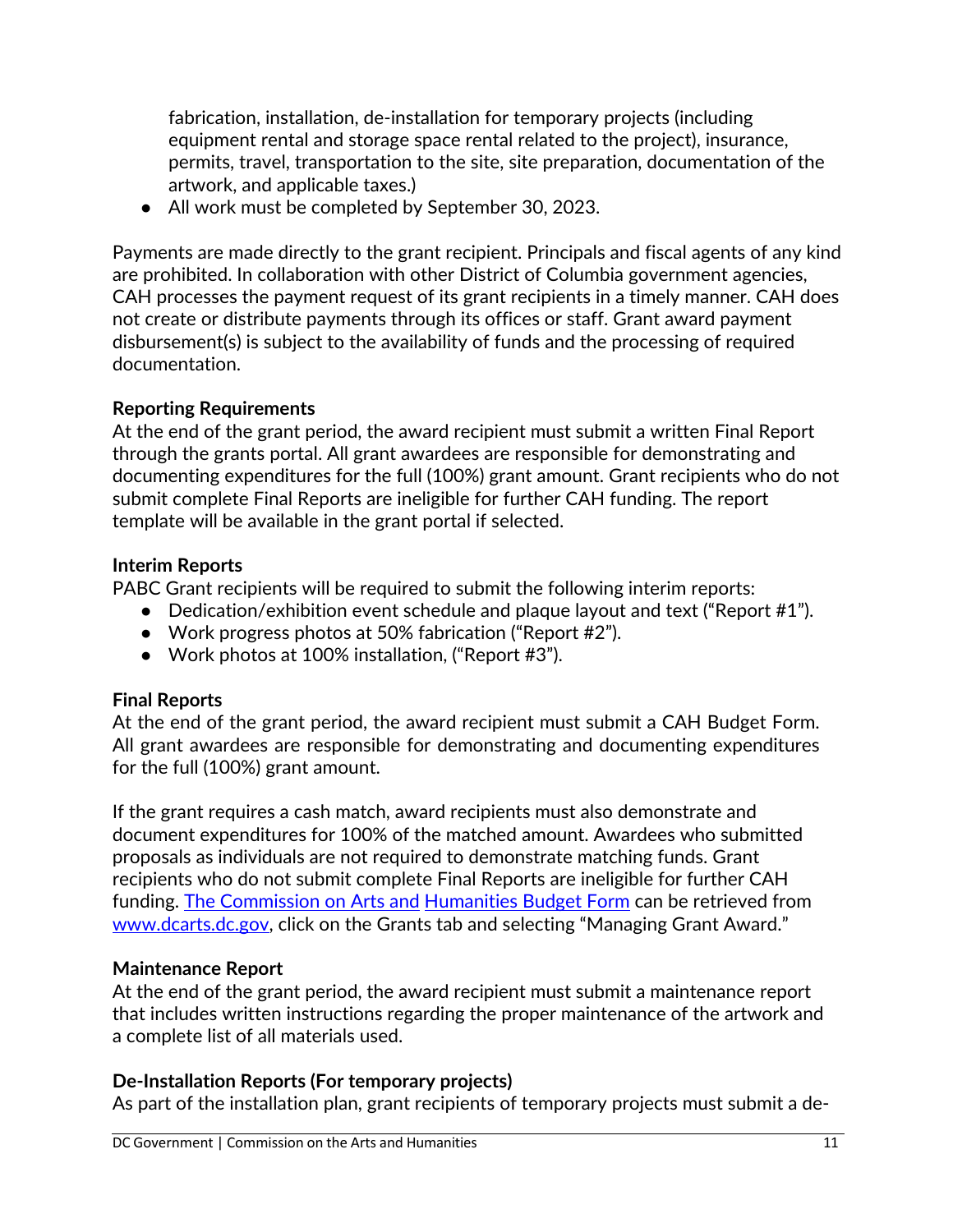installation timeline. As part of the final report, there must be a timeline for the deinstallation. If the de-installation occurs during the grant period, the final report should include side by side photos of the site with and without the artwork as well as the deinstallation dates for each

installation. For de-installation that occurs beyond the grant period, a similar report is required to remain in good standing with CAH. If the work is a temporary work on private property (including murals), the grantee must provide a written and signed letter/document form the site owner stipulating that the site owner will assume responsibility for removal or ongoing maintenance of the work.

Temporary projects must be removed at the conclusion of its lifespan at the cost grantee.

#### **Submission of Reports**

Interim reports completed with supporting documentation must be submitted to the grants manager [K](mailto:)ennedy at [Kerry.Kennedy@dc.gov](mailto:Kerry.Kennedy@dc.gov).

Final reports completed with supporting documentation must be submitted to the Grant Application Portal. Where applicable, grant recipients may access Report Forms and instructions through the [Grantee Resources | dcarts](https://dcarts.dc.gov/node/408702) page on CAH's website.

FY 2022 Grant recipients will be required to submit Final, Maintenance and Deinstallation Reports to CAH within 30 (thirty) days of the project completion or by close of business on Friday, October 15, 2022, whichever comes first.

#### **Project Modifications**

In general, grant recipients may make minor modifications to the fabrication or installation approach, materials, or other minor aspects of the project's objectives. However, the grant recipient must notify CAH in writing to obtain a written approval for those changes prior to the execution of their grant agreement Modifications made after the execution of the grant agreement require review and approval prior to execution of proposed modifications.

CAH prohibits project scope changes to applications that have been approved by the Board of Commissioners. Project scope changes are defined as changes to a project's requirements, milestones, deliverables, documents and/or reports that alter the direction and purpose from the originally proposed scope.

#### **Grant Management and Rescindment**

Grantee agrees that it will include a CAH logo and a credit line in all of its grant-related announcements and promotional materials and that it will make its best efforts to publicly credit CAH's support for the project in all related public events.

CAH has the right to withhold, reduce or rescind a grant award according to the terms and provisions of the grant agreement or if the grantee exercises any of the following:

● Fails to meet deadlines for grant reports.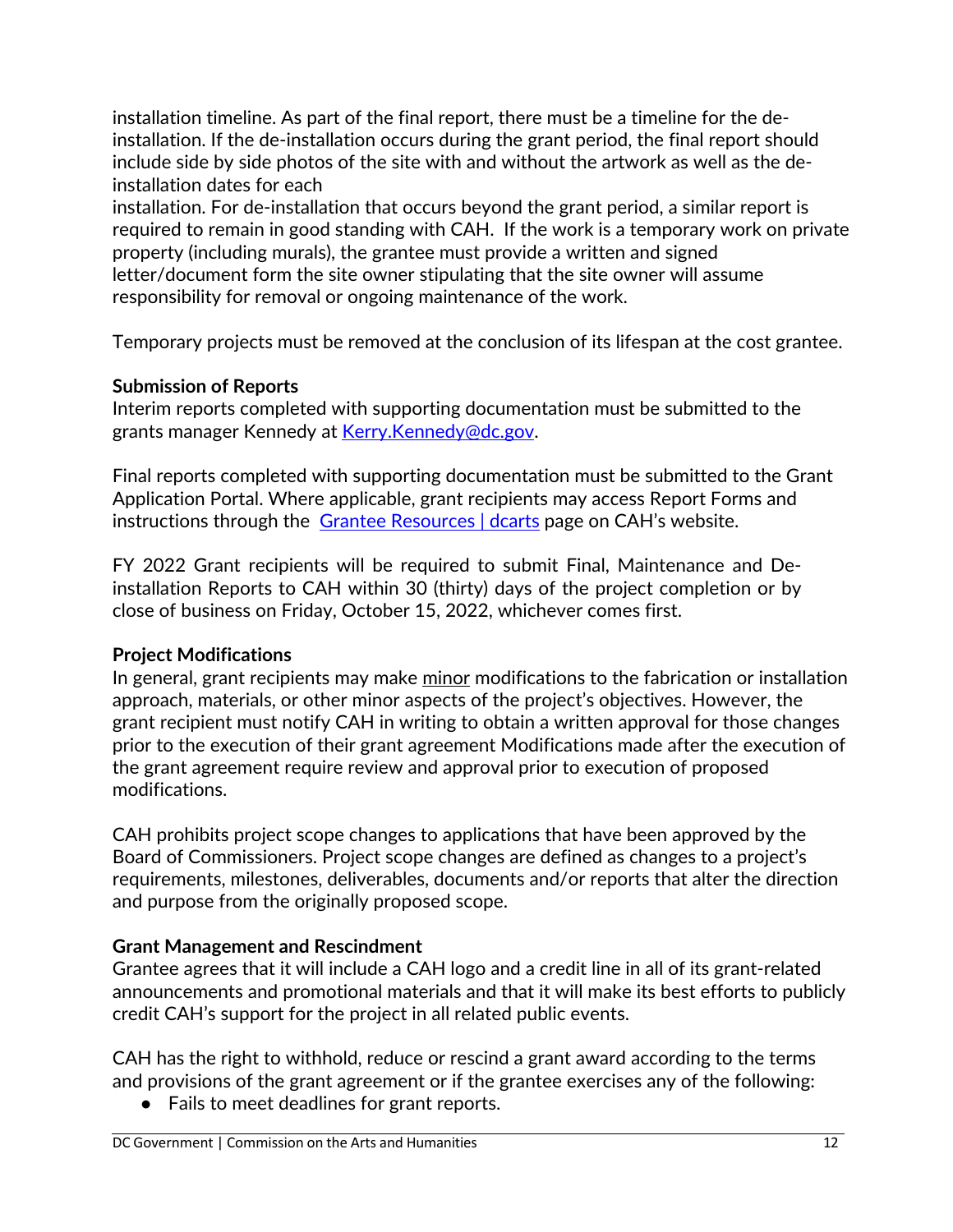- Fails to notify CAH of changes in project collaborators or other significant management changes or changes in the project scope without advance approval.
- Refuses to provide access for monitoring.
- Fails to comply with the terms of the grant award contract requirements.
- Fails to demonstrate adequate financial management and oversight of the project; and/or
- Fails to properly publicly credit CAH's support of the organization's scope of work.

## **Citywide Clean Hands (CCH)**

All applicants must obtain a clean hands certification, in order to receive a grant award from CAH. This certification is required before any related grant disbursement may be made. Certification may be obtained by registering with the DC Office of Tax and Revenue using the following link: My Tax DC.

### **Legal Compliance**

Federal and District of Columbia law requires all grant applicants to comply with all applicable laws and regulations that regard non-discrimination. The list of those laws and regulations include: Title VI of the Civil Rights Act of 1964 (which provides that grant recipients must take adequate steps to ensure that people with limited English proficiency receive the language assistance necessary to afford them meaningful access to grantrelated programs, activities and services); Title VII of the Civil Rights Act of 1964 (P.L. 88- 352) (which prohibits discrimination on the basis of race, color, or national origin); Title IX of the Education Amendments of 1972, as amended (20 U.S.C. Sections 1681-1686) (which prohibits discrimination on the basis of sex); Section 504 of the Rehabilitation Act of 1973, as amended (29 U.S.C. Section 794); the DC Human Rights Act of 1977; and the Americans with Disabilities Act of 1990 (42 U.S.C. §§12101 - 12213) (which prohibits discrimination on the basis of disabilities).

### **Americans with Disabilities Act**

CAH is committed to ensuring that all grant recipients comply with the Americans with Disabilities Act (ADA) of 1990. The ADA provides civil rights protection to individuals with disabilities in the areas of employment, services rendered by state and local government, places of public accommodation, transportation, and telecommunication services. Organizations funded by CAH must make reasonable accommodations to ensure that people with disabilities have equal physical and communications access, as defined by federal law.

### **Credit/Acknowledgment**

Grant recipient agrees that it will include a CAH logo or a credit line in all of its grantrelated announcements and promotional materials and that it will make its best efforts to publicly credit CAH support in any and every public event that is held and that is related to CAH's funding of programs and activities.

### **RISK MANAGEMENT AND PERFORMANCE MONITORING**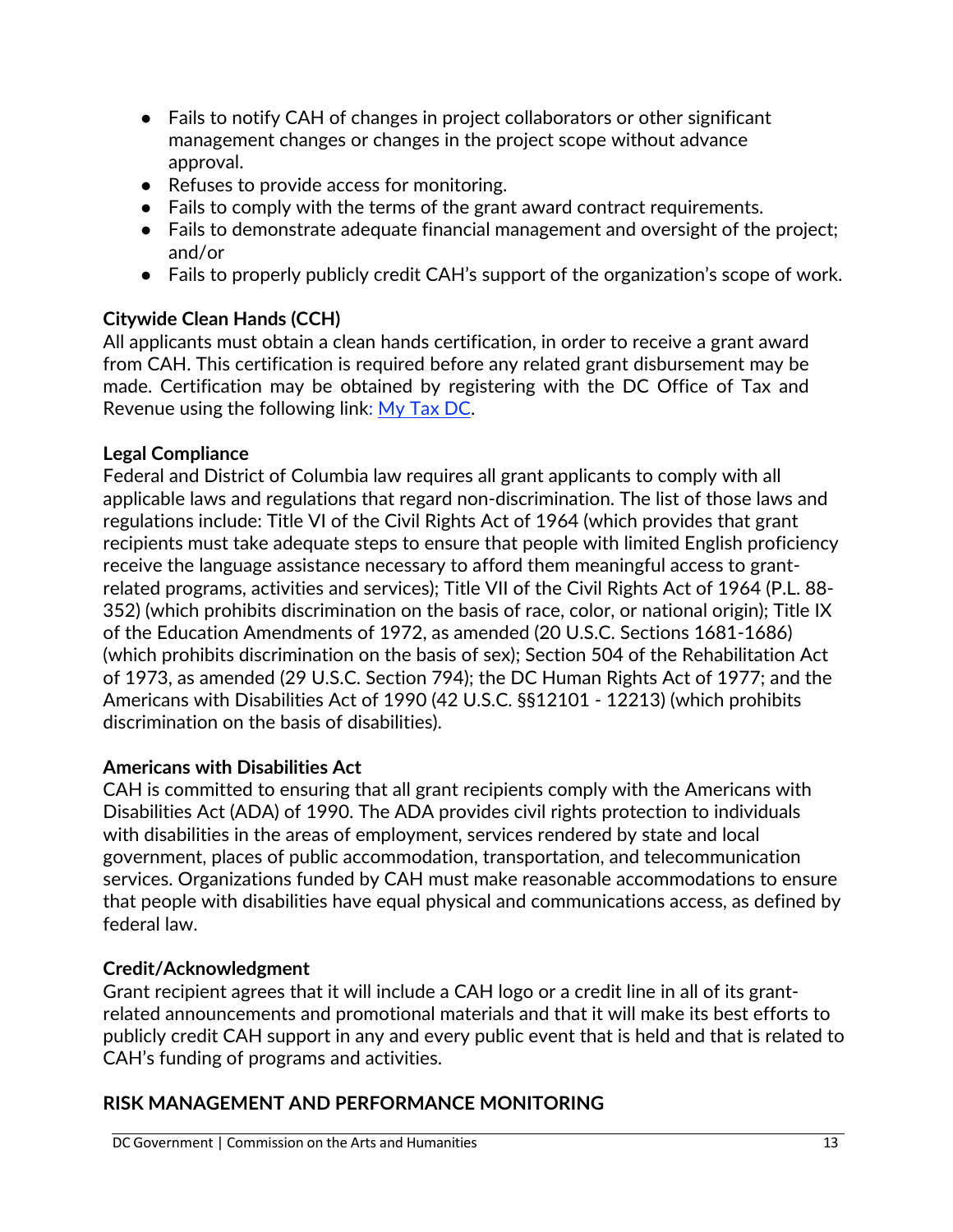All grantees are subject to risk assessments and monitoring requirements, as outlined in the District's [Citywide Grants Manual and Sourcebook](https://opgs.dc.gov/book/citywide-grants-manual-and-sourcebook) managed by the Office of the City Administrator, Grants Management Division. CAH has established standards for grantees to ensure compliance with risk assessment monitoring, and those standards are discussed in greater detail in the applicants' grant agreements with CAH.

Activities funded by CAH will be monitored and evaluated by its staff, to assure compliance with all applicable District of Columbia's statutes, regulations, orders, and other requirements. This monitoring process may include site visits, evaluation of allowable costs, assessment of efforts to meet projected grant applicant benchmarks, and evidence of proof of expenditures.

All grantees are responsible for reporting their respective grant award(s) as income on federal and local tax returns (in accordance with applicable law) and are strongly encouraged to consult with a tax professional and the United States Internal Revenue Service.

### **ANC APPROVAL AND COMMUNITY SUPPORT**

Prior to application submission: All applicants must submit a letter of support from the local [Advisory Neighborhood Commission](https://anc.dc.gov/) (ANC) in which the proposed project will be installed. Specifically, applicants are required to:

- Obtain an ANC letter of support by requesting a hearing before the ANC to present and discuss the final designs of the proposed project to neighborhood stakeholders. Please note that due to COVID-related restrictions, monthly meetings are being held virtually.
- Promote public awareness to community members with the goal of inviting members of the public to attend the ANC meeting and soliciting input on the applicant's project. Applicant will distribute (electronic) flyers announcing the ANC meeting presentation date. Applicants are advised to communicate that funding for the proposed project is subject to a CAH grant award. Applicants can use their existing communication networks (newsletter distribution lists, community list serves, and social media) to inform the community about the project on the ANC agenda.

Following this presentation and upon ANC approval of the project, applicants are required to obtain a letter of support from the ANC. Applicants must submit a copy of that approval letter with their PABC grant application by the deadline. Applicants are advised to plan early and contact the ANC for their meeting schedule and procedures.

All applicants must also obtain and submit a list of signatures from residents and business owners in the community in which the proposed project will be installed, attesting to their support of the project. CAH will accept signatures received through on-line polling and petition platforms. You can search on the internet for various on-line polling and petition platforms, some of which are free. A minimum of 25 community support signatures (75 signatures maximum) must be submitted with the applicant's PABC application.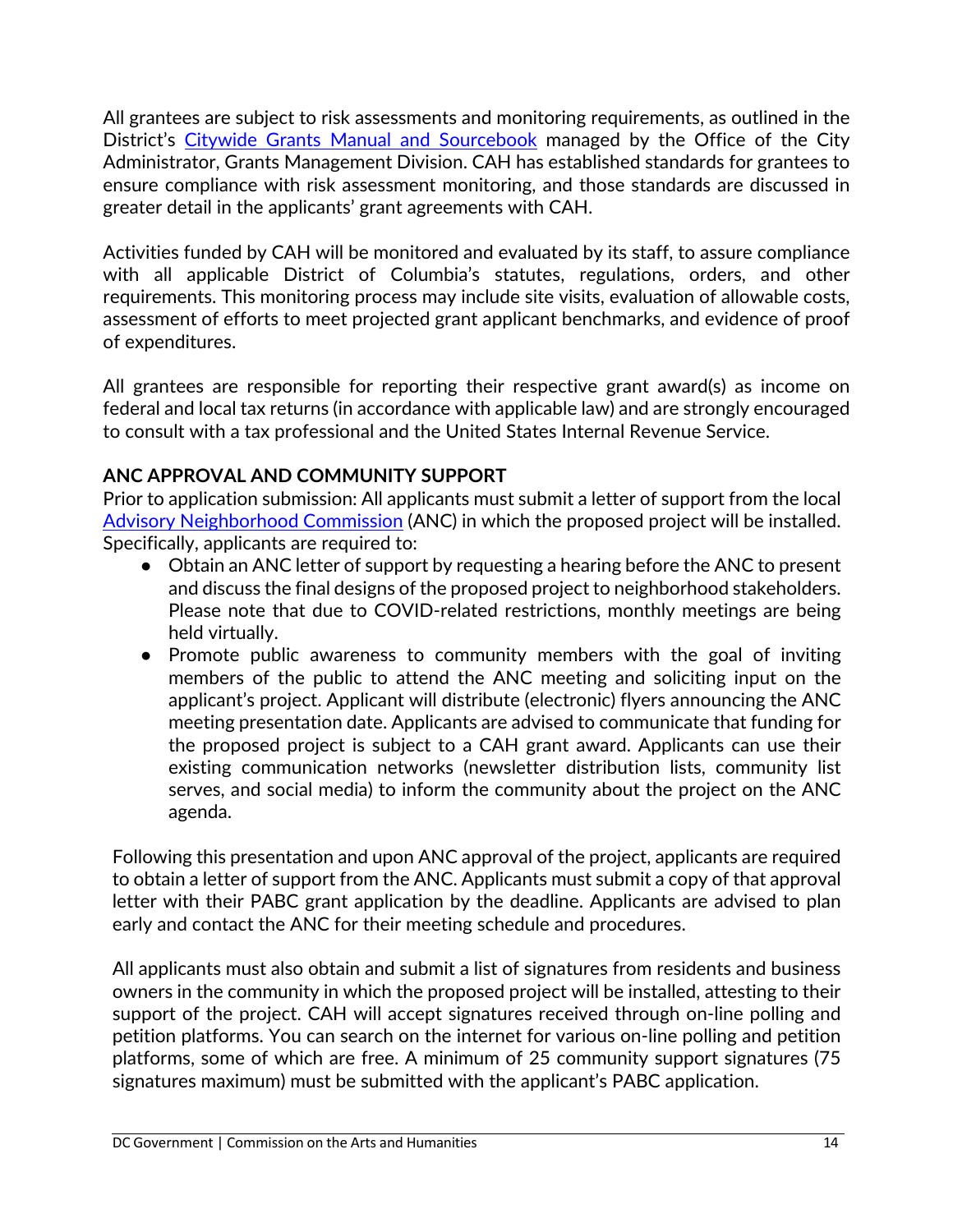#### <span id="page-14-0"></span>**DISTRICT OF COLUMBIA PUBLIC SPACE AND PERMIT VERIFICATION**

Public Space is defined as publicly owned property between the property lines on a street and includes, but is not limited to, the roadway, tree spaces, sidewalks, and alleys.

#### **Agency Project Review and Permit Verification**

Applicants are required to obtain written permit verification to identify whether or not permits and approvals are needed to complete the proposed project from the following DC agencies and offices: DC Consumer and Regulatory Affairs (DCRA) regarding building and occupancy permits; DC Department of Transportation (DDOT), Public Space regarding public space permits.

Agency project review is needed to complete the proposed project from the following DC agencies and offices: DC Office of Planning (DCOP), Historical Preservation Office (HPO) for projects that might impact historic property or designated areas., and DC Department of Recreation (DPR) for projects on DC Park and Recreation property.

All written permit verification and agency project review must be provided directly from the agencies mentioned above in a letter on agency letterhead addressed to CAH. If a permit is not required by the agencies listed above, a letter from the agency needs to state as such. The letter must be submitted with your grant application.

Applicants are encouraged to visit PropertyQuest DC to obtain information about the location of your project. This website identifies whether the address of you project is located within a historic district, affects a landmark, or owned by the District of Columbia and/or in public space. Visit [https://propertyquest.dc.gov](https://propertyquest.dc.gov/)/. Enter the address to determine whether the address of your project will be impacted by these further approvals. However, you still must reach out to all of these entities to determine whether permits are necessary and other construction/installation requirements and permits.

When emailing these entities provide the address; plans/illustrations/narrative descriptions that explain exactly what is being proposed; a timeline to explain how long the artwork is going to remain in place; and detailed information about any ground disturbance that may be necessary (e.g., digging foundations for sculptural elements, paving or resurfacing treatments, etc.); or scaffolding and work done in public space to install the project.

Applicants are encouraged to plan early and contact the agencies below regarding their process and to obtain written verification. Applications without written permit verification will be deemed incomplete and considered ineligible.

#### **DC Consumer and Regulatory Affairs Contact**

To inquire about building and occupancy permits, please contact Jill Byrd at the DC Department of Consumer and Regulatory Affairs at [Jill.Byrd@dc.gov](mailto:Jill.Byrd@dc.gov) with a copy to [Kerry.Kennedy@dc.gov.](mailto:Kerry.Kennedy@dc.gov)Please submit your request thirty (30) days prior to the grant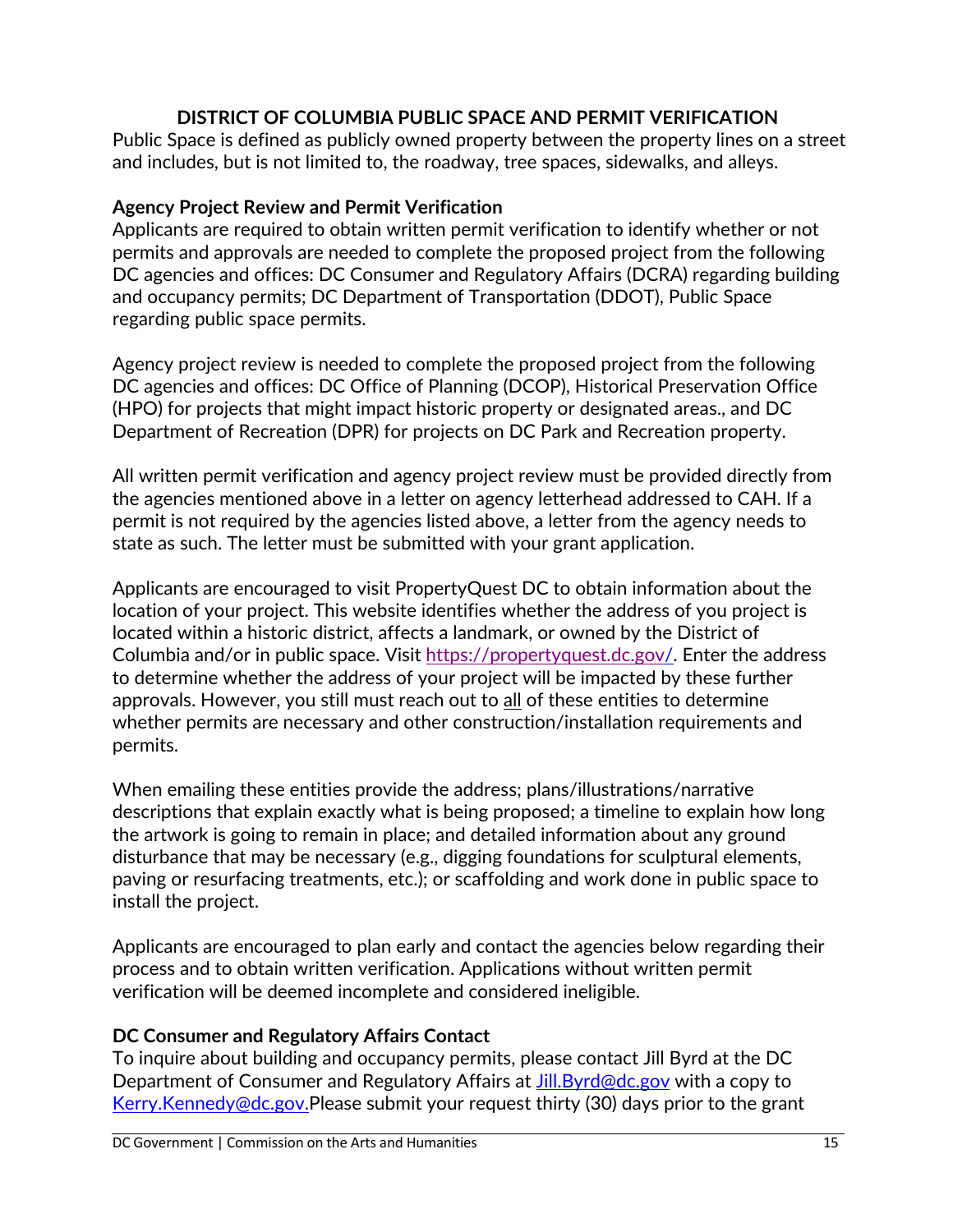application deadline.

### **Department of Transportation, Public Space Contact**

Sites that are deemed public space require a presentation before the Public Space Committee by the applicant regarding their proposal. Applicants must obtain approval from the Public Space Committee. Sites that are not deemed public space must have a letter from DDOT stating a permit would not be required. For more information on public space and public space committee meetings please visit [www.ddot.dc.gov.](http://www.ddot.dc.gov/)

To inquire about the public space status of your potential site, please contact Stephen Varga at the DC Department of Transportation at Stephen. Varga@dc.gov with a copy to [Kerry.Kennedy@dc.gov](mailto:Kerry.Kennedy@dc.gov) . Please submit your request at least two (2) weeks prior to the grant application deadline.

### **Office of Planning, Historical Preservation Contact**

To inquire about the historic preservation status of your potential site, please contact Andrew Lewis at the DC Historic Preservation Office at [Andrew.Lewis@dc.gov](mailto:Andrew.Lewis@dc.gov) with a copy to [Kerry.Kennedy@dc.gov](mailto:Kerry.Kennedy@dc.gov) The timeframe for review is generally 30 (thirty) days from the date of receipt. Applicants are encouraged to submit review requests up to 45 (forty-five) days prior to the grant application deadline.

#### **Department of Parks and Recreation**

If the anticipated project is on Department of Parks and Recreation (DPR) property, please contact Tanya. Myers@dc.gov with a copy to Kerry. Kennedy@dc.gov Please submit your request and supporting information noted above at least thirty (30) days prior to the grant application deadline. ANC awareness and/or approval is necessary before DPR can review the proposal.

### <span id="page-15-0"></span>**CAH STAFF CONTACT**

For more information regarding CAH's grant programs, or clarification about accessibility requirements, work sample submissions and grant making processes, or to request a group workshop, schedule individual technical assistance or ask specific Public Art Building Communities grant related questions please contact PABC Grant Manager, Kerry Kennedy, at [Kerry.Kennedy@dc.gov](mailto:Kerry.Kennedy@dc.gov)

### <span id="page-15-1"></span>**APPLICATION REVIEW CRITERIA**

All PABC applications are scored according to the following four categories: Artistic Content and Capability 40%

- The proposed artwork exhibits high quality workmanship, innovation, and creativity supported by the written concept. (10 points)
- The applicant's work samples demonstrate high standards of artistic excellence, high quality workmanship, innovation, and creativity within the chosen discipline(s) (10 points)
- Proposed artwork takes into consideration the dynamics of the site and provides aesthetic quality through innovation and thoughtful design as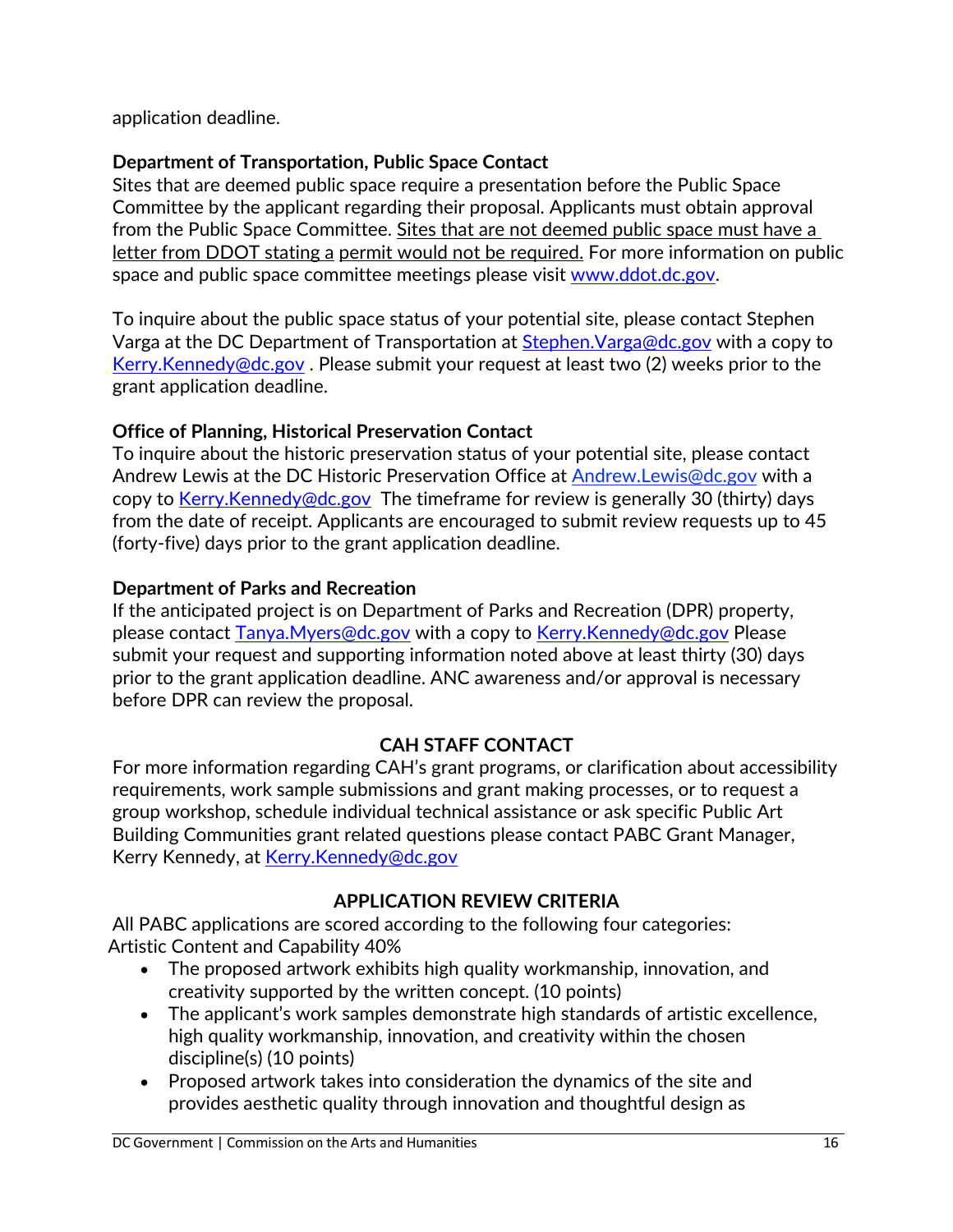demonstrated through a scale–model depiction of the proposed artwork at the site. (10 points)

• Applicant has experience with site-specific public art projects and uses personnel with demonstrated arts expertise (such as arts administrators, professional installation artists) to plan and implement artistic content. (10 points)

#### **Capacity, Budget, and Sustainability 30%**

- The proposed project goals, production/installation schedule are feasible. The applicant is equipped with art making expertise and/or managing a visual arts installation project and demonstrates a capacity to successfully manage the workflow and funds with financial monitoring systems in place throughout the funding period of the project. (10 points)
- The applicant's budget information is detailed, credible, feasible, directly relates to the grant request, and is reasonable to support the project's overall scope and implementation. Organizations who apply must demonstrate both the ability to financially support and contribute to the project's completion and a commitment by its board of directors to support the proposed project. (10 points).
- The project materials and installation techniques are of industry standard and uses materials that are sustainable and require minimal maintenance. (10 points)

#### **Community Engagement and Impact 15%**

Keeping current social distancing restrictions in mind, pieces or projects that require interaction should include explanations on how health and safety requirements will be designed and implemented in both a COVID and non-COVID environment.

- The applicant shows evidence of intentionality in engaging the community where the project will be sited for a work that reflects the community and enhances the aesthetic quality of the proposed site (5 points)
- Applicant demonstrates sensitivity to the cultural, ethnic, and economic background of the neighborhood where the project will be installed. (5 points)
- Applicant demonstrates how the meaning, content, and themes of the artwork impacts the intended audience with consideration of culture, age, physical ability, languages spoken, or environment. (5 points)

#### **Opportunity and Equity 15%**

- The project provides shared learning opportunities that facilitate a greater participation in public art, represents the community and aims to promote a welcoming and inclusive environment. (5 points)
- The work and/or its ancillary programming shows evidence of intentionality in the planning and implementation that engages a diverse audience based on culture, age, physical ability, or languages spoken (5 points)
- Project location(s) and/or presentation(s) are accessible (5 points)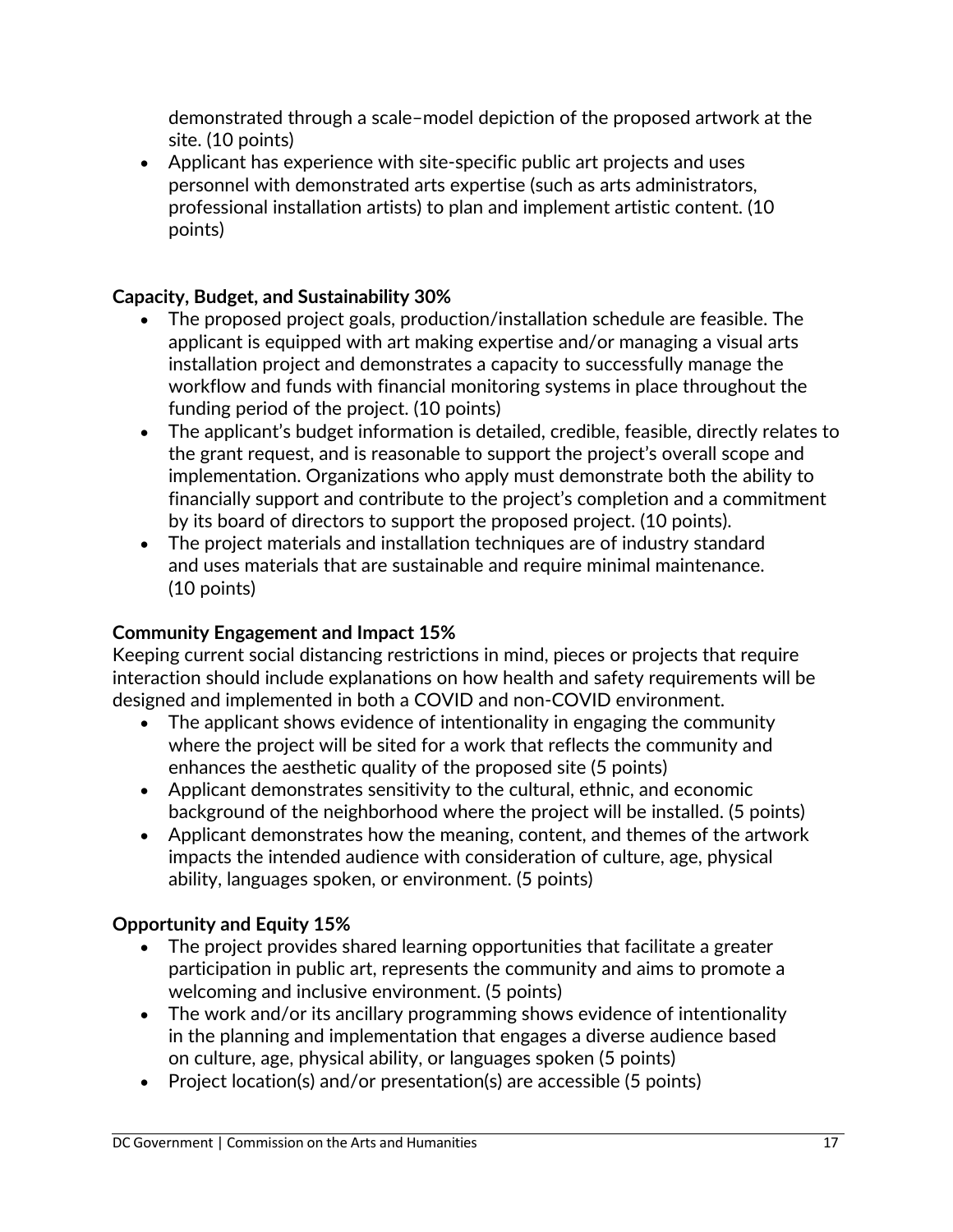## <span id="page-17-0"></span>**APPLICATION CHECKLIST**

In order to submit an application:

- Ensure that you or your organization meets all eligibility requirements listed in this RFA.
- Complete all required questions in the online application; and
- Attach the following mandatory documents to the online application: (forms available at https://dcarts.dc.gov/page/managing-grant-awards

#### **Mandatory Documents**

- $\circ$  Renderings. The proposed art in the form of detailed scale renderings, drawings/sketches, models and/or other documents in order to present a meaningful representation of the proposed artwork including five (5) different perspectives: day perspective, night perspective, and artwork superimposed (to scale) within the proposed site location from two (2) different views/angles.
- $\circ$  Digital images of the proposed project site including four (4) different perspectives: site plan of the proposed site, aerial or site map of the immediate proposed site area and from two (2) different views/angles.
- o Résumé(s) of key personnel involved in the project, including the artistic director and/or executive director (for organizations and BIDs), up to two pages each. Bios are unacceptable.
- $\circ$  Work sample(s) Submit ten (10) digital images of at least five (5) different works
	- See Addendum A for more information on Work Sample Requirements. Flyers and brochures are NOT considered work samples
	- If the applicant is not the artist for the proposed project, then applicant must provide lead artist work samples (and Image Identification List)
- $\circ$  Support Materials: up to six (6) items of additional material, e.g., newspaper articles, reviews, letters of support from community stakeholders, related activities or programs, brochures, etc.
- o Image Identification List of applicant and lead artist work samples (if applicable).
- o Site owner contact information (including physical address, phone number and email address) that provides support of project, authorization to install proposed artwork onto the projected site and terms of maintenance for the duration of the installation.
- o Permit verification from the DC Consumer and Regulatory Affairs, Department of Transportation, Public Space and the Office of Planning Historical Preservation, Department of Parks and Recreation (if project is on DPR property) identifying the types of permits and approvals needed to complete the proposed project. If there is no requirement from the agency, the letter must still be submitted stating no required permits and/or approvals. All agency letters must be on letterhead of the agency. Emails are not acceptable. e.
- o Community outreach flyer(s) demonstrating notification of businesses and residents of your project's presence on the upcoming Advisory Neighborhood Committee (ANC) Meeting agenda.
- o Written ANC approval/support verifying that the applicant has presented and received approval/support from the Advisory Neighborhood Committee of the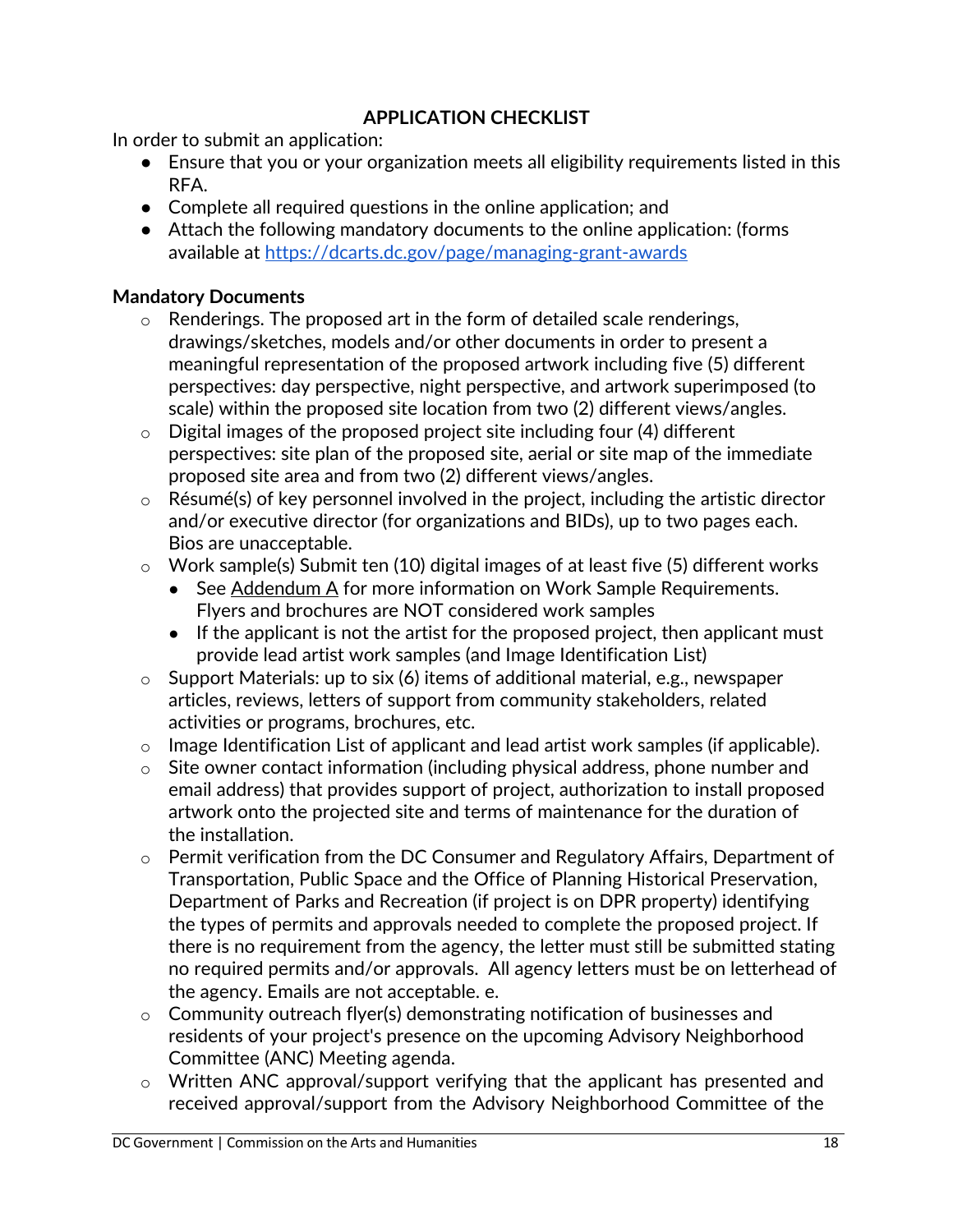proposed project site location.

- o Community Support Signatures
	- Upload a list of signatures from residents and business owners who are in support of the proposed project. (Minimum: 25, Maximum: 75)
- $\circ$  Potential contractor bids. If not applicable, upload a blank document with "N/A Equipment Estimates." Submit up to three (3) estimates for equipment purchases (not to exceed \$500 per item); and/or rentals (the not to exceed \$500 per item does not apply to equipment rentals); If not applicable, upload a blank document with "N/A"
	- All sculptural works are required to submit fabrication and installation contractor bids as well as for equipment estimates relating to fabrication and installations.
- o Letter of intent to purchase equipment. Upload a letter detailing the specifics of the equipment's use after the project is completed (for equipment purchases that have a life spanning more than two years only)
- $\circ$  Architectural sketches. If not applicable, upload a blank document with "N/A"
- o Artwork Relationship and Copyrights Warranty Form

o DC Office of the City Administrator (OCA) Compliance Documents (templates and instructions are available at: [http://dcarts.dc.gov/page/managing-grant-awards\):](http://dcarts.dc.gov/page/managing-grant-awards))

- $\circ$  Statement of Certification (signed at the time of application);
- o List of Insurance Carriers Form
- o Certificate of Clean Hands (dated no more than 30 days prior to the deadline).
- o IRS Form W-9 Note: Post office boxes are prohibited. The applicant's address MUST match the address in the grants portal, the address on file in the DC Government's PASS system, and address registered in the DC Vendor Portal. Only the October 2018 version of the W9 form may be used and the form must be dated at the time of application submission.
- $\circ$  Individual Demographic Overview Form: For artists and each artist team member. Completion and submission of this form will have no impact on funding decisions. Responses are used for statistical and diversity inclusion purposes only and will not be seen by the grant review panel.

### **Additional Mandatory Documents to Upload (Organizations and BIDs only):**

- o Lead artist work samples and Image Identification List. Five (5) digital images of at least five (5) different works and for each image include the artist's name, artwork title, medium, size and the year the work was completed. Digital images of the work sample must be numbered to correspond with the Image Identification List.
- o Artwork Relationship and Copyrights Warranty Form
	- Organizations/BIDs are required to upload a statement from the Artist providing approval for use of their design in the Organization/BID's application.
- **IRS Letter of Determination**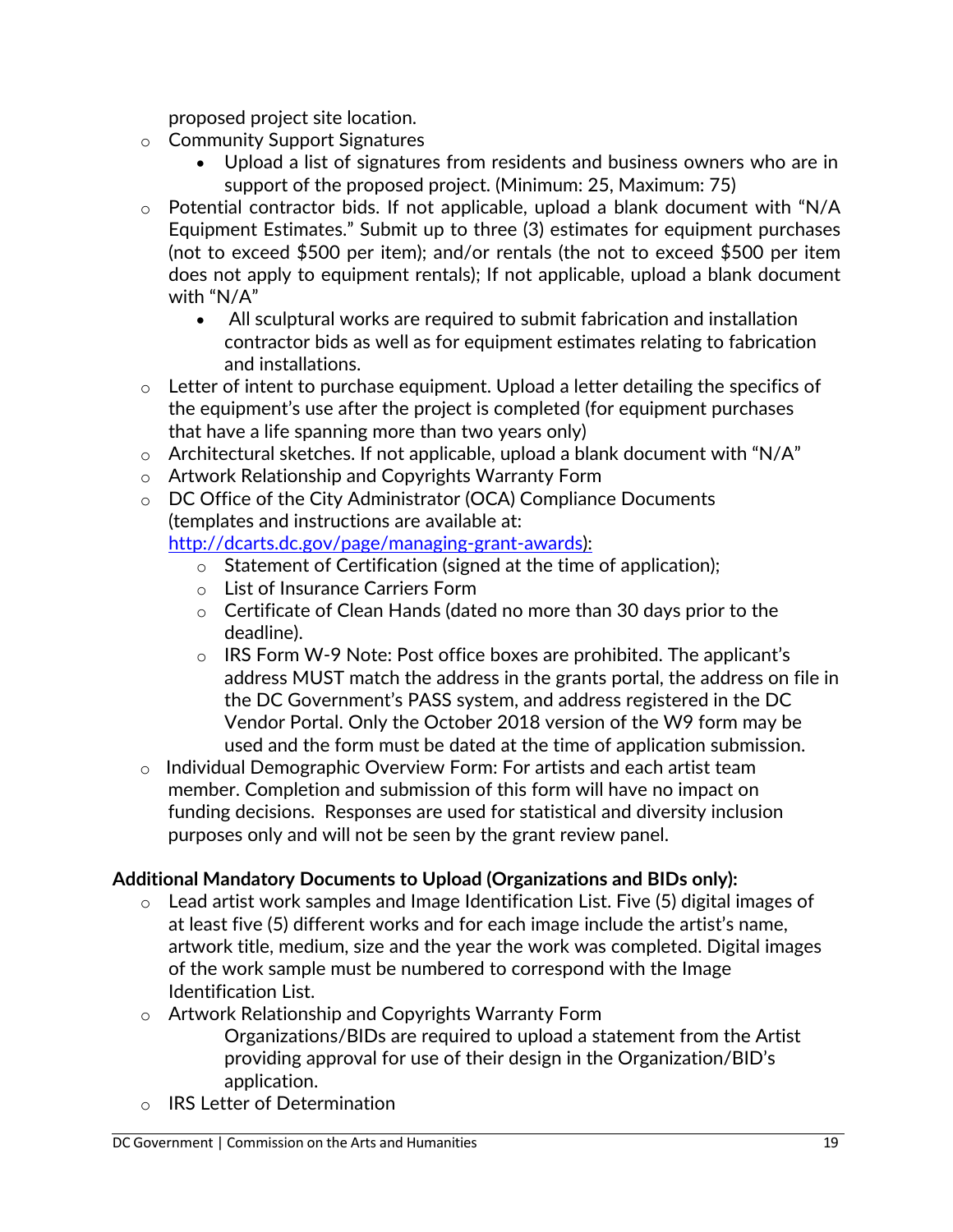- o DC Tax Certificate of Incorporation
- o Organizational chart (Limit-one-page)
- o Federal and DC Funding Form (required of organizations applying to PABC: NCAC)
- o Organizational Demographics Overview Form
- $\circ$  List of current Board of Directors with officers, occupations, and term limits
- $\circ$  Letter from the Board of Directors with support of the project
- o Current Annual Organizational Budget with YTD income and expenses
- o Previous Fiscal Year Organizational Budget with income and expenses
- $\circ$  Current FY Balance Sheet. Upload a balance sheet with most recent financial quarter information
- o IRS Form 990 (Fiscal Year 2020 or most recently completed fiscal year)
- o Equal Employment Opportunity (EEO) Policy Statement (if applicable, for projects that have total project budget exceeding \$100,000)
- $\circ$  Data Universal Numbering System (DUNS): Numbers are free to obtain; however, the process can take up to thirty (30) days
- o ARIBA Network Number
- $\circ$  Organizational Demographic Overview Form: For organizations. Completion and submission of this form will have no impact on funding decisions. Responses are used for statistical and diversity inclusion purposes only and will not be seen by the grant review panel.

All forms can be found at the Managing Grant Awards page found [here](https://dcarts.dc.gov/page/grantee-resources1).

Documents must be uploaded as PDFs through CAH's online grant portal prior to the application deadline. Incomplete or late applications or applications that do not follow the instructions and guidelines may be deemed ineligible for review and funding.

An automated email confirming receipt of an applicant's submission does not guarantee an applicant's eligibility or funding. Technical issues or failure to receive a confirmation email must be brought to the attention of CAH staff prior to the application deadline.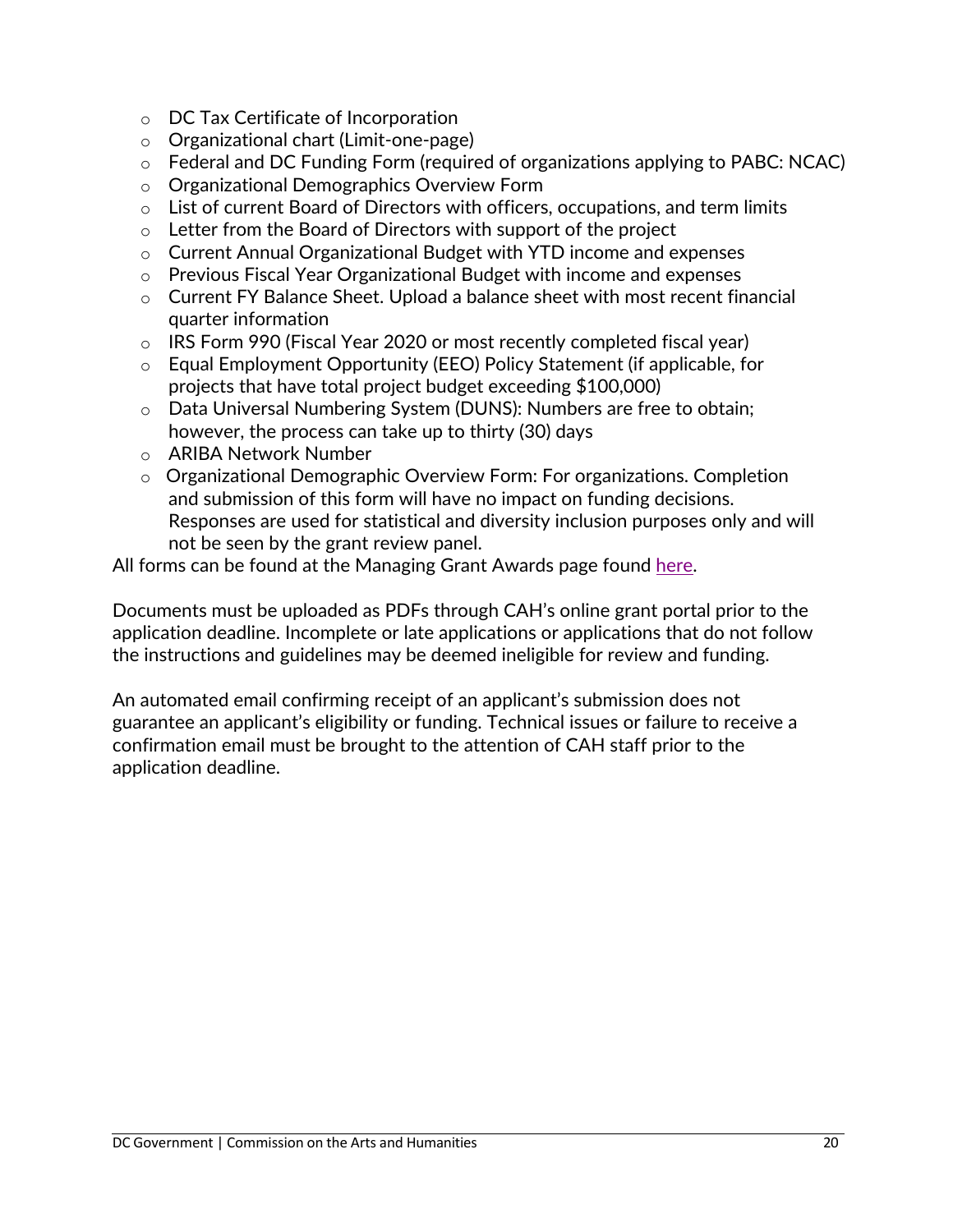#### <span id="page-20-0"></span>**ADDENDUM A: WORK SAMPLES AND SUPPORT MATERIALS**

CAH values and emphasizes excellence in all grant programs within all disciplines. This section contains detailed information on CAH's requirements and suggestions regarding content.

Arts and humanities content and/or merit is one of several criteria on which an application is reviewed. Other criteria include: District Impact and Engagement, Financial Capacity, Management and Sustainability, and others as dictated within the program guidelines and review criteria.

The arts content and merit are primarily demonstrated to the advisory review panel through the applicant's:

- Section 1 Work sample(s)
- Section 2 Support material(s)
- Section 3 Résumé(s) of key personnel

Section 4 - General Suggestions from CAH staff (see below)

The work sample carries significant weight because it must contain the clearest depiction of the applicant's best work(s) of art. All applicants must submit work samples of public or demonstration of content of services provided from public artists.

To further assist the applicant in submitting strong artistic content with an application, general suggestions are provided below.

#### **Section 1 - Work Samples**

Work samples are critical to each application and are carefully considered during application review. CAH strongly recommends that applicants pay close attention to the content of work sample submissions.

The guidelines on what to submit within a work sample submission depend on the grant application. Applicants must adhere to the work sample requirements below in order to be eligible for consideration.

Work samples must be no more than four (4) years old from the date of submission. Submitting older work samples will render the application ineligible for funding consideration.

#### **Section 2 - Support Materials**

Support materials are documents that strengthen the application and provide additional information that directly relate to the grant request. Support materials do not replace a work sample. It does, however, reinforce the quality of the applicant's arts and humanities disciplines.

Examples of support material include:

- Exhibition reviews
- Letters of recommendation

DC Government | Commission on the Arts and Humanities 21